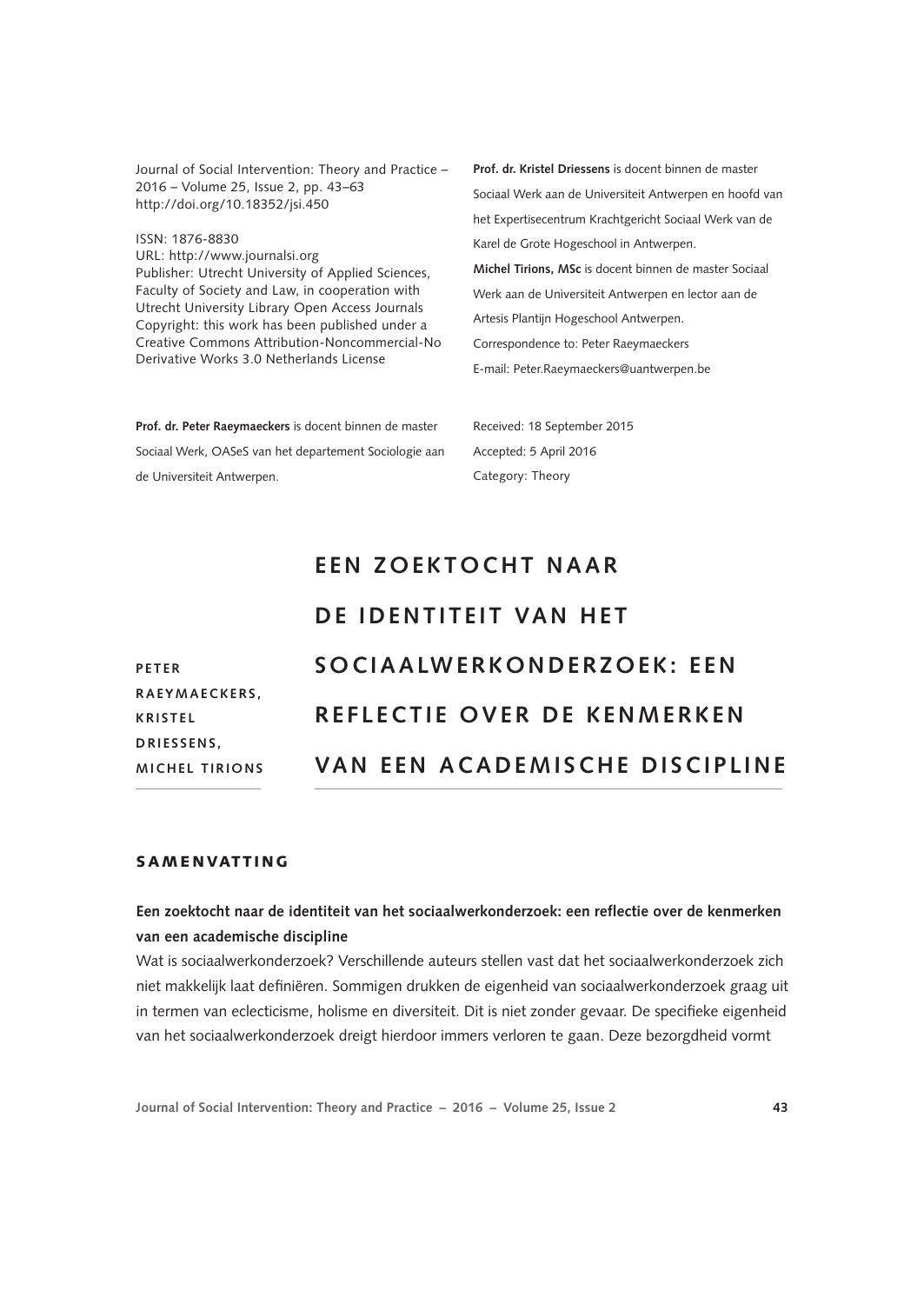de aanzet voor dit artikel. We schetsen de contouren van een academische discipline die door de recente internationale definitie van het sociaal werk op de voorgrond is komen te staan. Hoe gaan we te werk? We stellen vast dat we de grenzen van het sociaalwerkonderzoek niet stevig kunnen vastzetten. Het is wel mogelijk om enkele kenmerken te formuleren. Een eerste kenmerk gaat over de inhoud en betreft het terrein waarop de sociaalwerkonderzoeker zich begeeft. Een tweede behandelt de wetenschappelijke methode en een derde bekijkt de verhouding tussen theorie en praktijk. Een vierde kenmerk gaat over de gemeenschappelijke maatschappelijke bezorgdheid die eigen is aan elke sociaalwerkonderzoeker. Meer specifiek benadrukken we het belang van de bezorgdheid over sociale uitsluiting en sociale rechtvaardigheid op verschillende terreinen van het maatschappelijke leven.

#### Trefwoorden

Sociaalwerkonderzoek, academisering, onderzoeksmethoden, praktijkgericht onderzoek

## **ARSTRACT**

#### **The identity of social work research: reflections on an academic discipline**

What is social work research? Scholars agree that the search for the identity of social work research is a challenging task. Some authors express this identity in terms of holism, eclecticism or diversity. We, however, argue that when scholars embrace the diversity of social work research, social work research loses its specific identity. We therefore believe that it is crucial that social workers as well as social work academics reflect on the identity of social work research. We refer to the international definition of social work and define social work as both a profession and as an academic discipline. However, while there is a consensus on the importance of the academization of social work research, the debate on the identity of social work research is often neglected by the social work community. In the first part of this article, we review the main challenges of the process of academizing social work. We argue that social work academics must deal with specific challenges, such as confronting different voices in the debate on the role of social work, the tension between practice and theory, the fragmentation of the discipline and the consequences of the disciplinarization, because of the inherent ambiguity of social work.

We then elaborate on the common features of social work research. We make a distinction between four characteristics: the terrain, the scientific method, the balance between theory and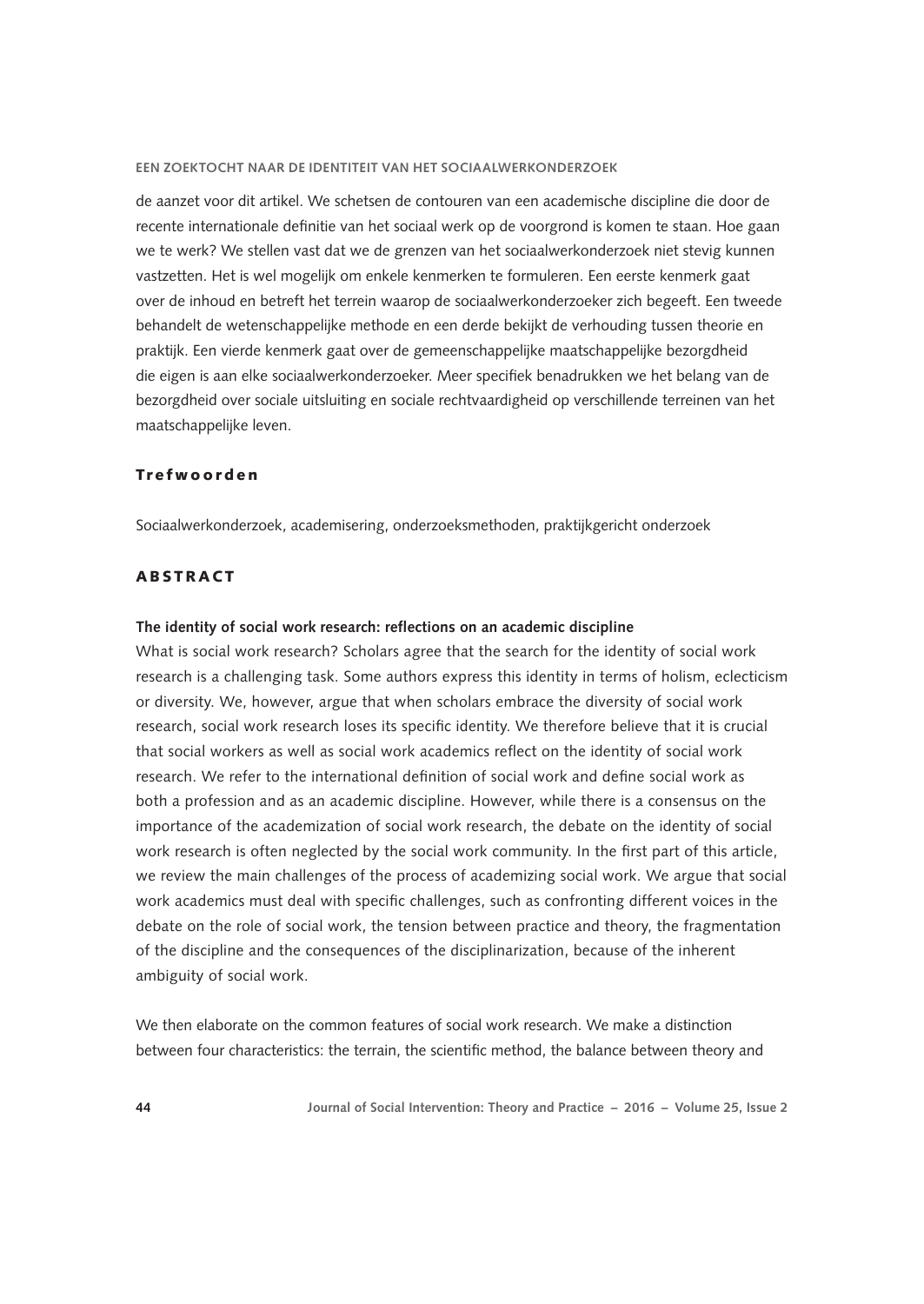practice, and a shared concern to fight for social justice. We illustrate these characteristics with international social work research and studies from Belgium and the Netherlands.

The first of these characteristics involves the content of social work research and is defined as the terrain. The first terrain is the development of social work practice and methods. Researchers working in this terrain use empirical research to investigate the everyday reality of social work practice, the effectiveness of particular practices or the problems and difficulties that social workers encounter. This type of research often results in the development and improvement of social work methods. A second terrain involves researchers who analyze clients and target groups. These scholars analyze the problematic and complex life-world of clients and target groups, their expectations of social work and how social work should take into account the needs and specific characteristics of very vulnerable target groups. Another terrain is defined as research that focuses on the context of the social worker. These scholars elaborate on the impact of social policy or changes in the welfare state on social work practice. This terrain also includes research into the organizational context of social work. Here, scholars address the question how the organizational context influences social work practice and how service organizations should be organized to accommodate the complex reality that social workers are confronted with during their everyday encounters with vulnerable target groups. Finally, the fourth terrain focuses on research that deals with the specific tensions and ambiguity in the social work profession. These studies analyze the identity of the social work profession. For example, some of these scholars analyze the unique contribution of social work when interdisciplinary partnerships with other disciplines such as psychologists, doctors or nurses are involved.

The second characteristic of social work research involves methodology. Social work researchers adopt ideas from three different research paradigms: positivism, constructivism and critical realism. We define social work researchers as generalist social scientists, who practise quantitative, qualitative and critical realist analysis. However, we argue that these different paradigms often result in highly complementary perspectives and scientific findings on the everyday reality of social work. We therefore advocate the need for more mixed methods to gain a more detailed perspective on the practice of social workers.

Furthermore, we also show how social work research is situated on the intersection between practice and theory. We argue that in social work research, no distinction can be made between fundamental scientific research and practice-oriented research. The findings of social work research are relevant both to the development of social work practice and to the development of scientific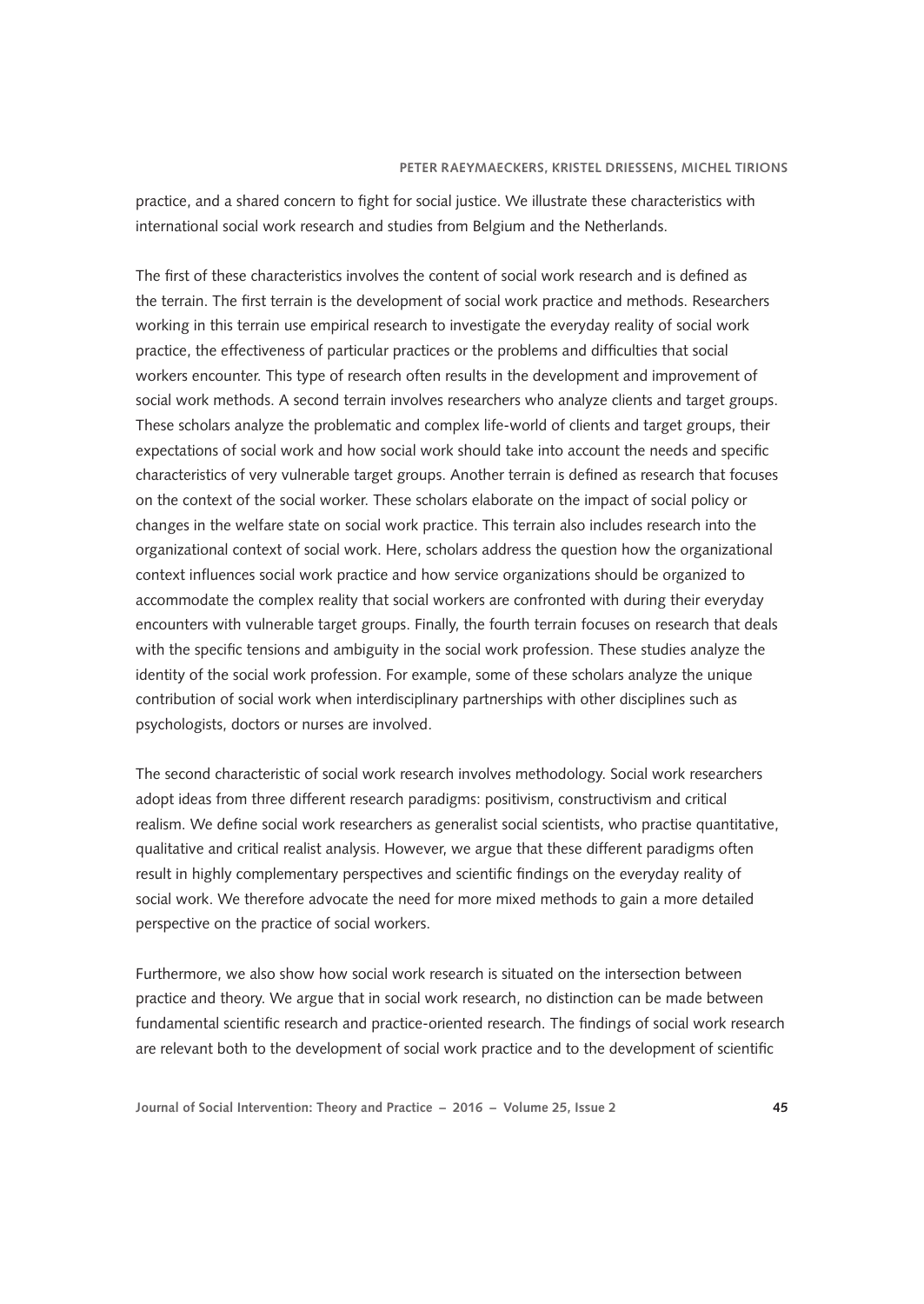knowledge of social work research. Social work research must legitimize itself in the eyes of both social work practice and the scientific community. This means that social work researchers must find ways to analyze the "missing link" between theory and practice. We elaborate on the important role of implementation research that focuses on a scientific analysis of the implementation of social work methods, social work interventions or practices.

Finally, this article emphasizes that social work researchers share a common concern, often expressed in terms of the fight for social justice, the eradication of poverty and the protection of the rights of the most vulnerable target groups. This means that the social work researcher tends to "take sides" when taking up a position on vulnerable target groups. We argue that the contribution of social work researchers in the public debate is based on their empirical research.

In the conclusion of this article, we elaborate on the main challenges concerning the education of Master's students in social work and social work researchers. We emphasize that social work education and social work research must maintain their specific identities, while continuing to draw on and collaborate with a range of disciplines, both in practice and in science. Our main conclusion is that social work education must embrace the diversity of social work research and, at the same time, address the social work identity of both research and practice in its curriculum. We also argue that social work researchers must address scientific readers and peers in the international academic community, but also continue their efforts in finding ways to involve social workers, service users and policy makers in their research.

### Keywords

Social work research, academization, methodology, social work education

## **INTRODUCTIE**

Wat is sociaalwerkonderzoek? Verschillende auteurs stellen vast dat het sociaalwerkonderzoek zich niet makkelijk laat definiëren (Gredig, Shaw & Sommerfeld, 2012; Morris, 2006; Shaw, 2007, 2011; Smith, 2012). Sommigen, zoals Smith (2012), drukken de eigenheid van sociaalwerkonderzoek graag uit in termen van eclecticisme, holisme en diversiteit. Dit is niet zonder gevaar. De specifieke eigenheid van het sociaalwerkonderzoek dreigt hierdoor immers verloren te gaan (Tucker, 1996).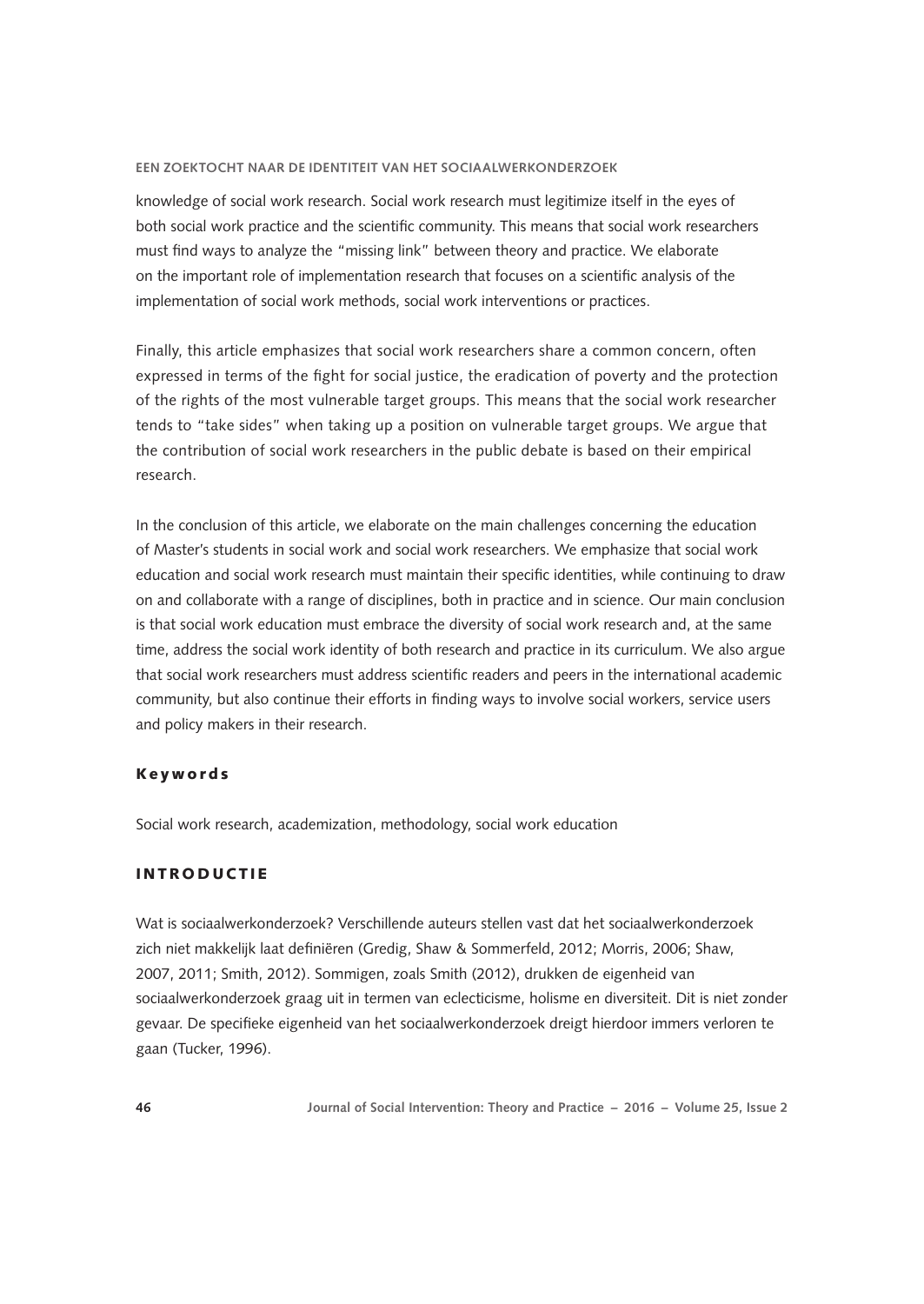Deze bezorgdheid vormt de aanzet voor dit artikel. We schetsen de contouren van een academische discipline die door de recente internationale definitie van het sociaal werk op de voorgrond is gebracht. De definitie van het IFSW en IASSW beschouwt sociaal werk immers als zowel een professionele als een academische discipline (International Association of Schools of Social Work, 2014; International Federation of Social Work, 2014). In dit artikel gaan we op zoek naar de eigenheid van het sociaalwerkonderzoek, door het identificeren van enkele gemeenschappelijke kenmerken.

Het is belangrijk dat we hierbij een open visie naar voren brengen. Van Ewijk (2010) verwoordt dit principe op een sterke manier in zijn oratie "Maatschappelijk werk in sociaal gevoelige tijden". Hij stelt dat het in tijden van verbreding van beroepen en disciplines niet veel zin heeft om een kennisdomein stevig te ommuren. Bij het omschrijven van een domein is het noodzakelijk dat we flexibel zijn voor de grenzen. Het heeft geen zin om te zoeken naar de piketpaaltjes die sociaalwerkonderzoek van andere disciplines onderscheidt. Deze discussie zal immers snel verzanden in een welles-nietesspel en leidt tot een weinig zinvolle bijdrage aan het debat. De kenmerken van het sociaalwerkonderzoek die we in dit artikel uitwerken dienen dus ruim genoeg geformuleerd te worden om de grote variatie aan sociaalwerkonderzoek te omvatten.

Hoe gaan we te werk? We identificeren op basis van een literatuurstudie vier cruciale kenmerken die de eigenheid van het sociaalwerkonderzoek typeren (Dellgran & Höjer, 2012; Morris, 2006; Smith, 2012; Van Ewijk, 2010). Een eerste kenmerk gaat over de inhoud en betreft het terrein waarop de sociaalwerkonderzoeker zich begeeft. Een tweede behandelt de wetenschappelijke methode en een derde bekijkt de verhouding tussen theorie en praktijk. Een vierde kenmerk gaat over de gemeenschappelijke maatschappelijke bezorgdheid die eigen is aan elke sociaalwerkonderzoeker.

Meer specifiek benadrukken we het belang van de bezorgdheid over sociale uitsluiting en sociale rechtvaardigheid op verschillende terreinen van het maatschappelijke leven. Vooraleer we echter inzoomen op deze kenmerken behandelen we eerst de specifieke uitdagingen van het academiseringsproces van het sociaal werk. We beargumenteren op basis van deze eerste paragraaf dat een blijvende reflectie over de eigenheid van het sociaalwerkonderzoek noodzakelijk is.

## HET SOCIAAL WERK ALS ACADEMISCHE DISCIPLINE: ENKELE **UITDAGINGEN**

In diverse Europese landen is het sociaal werk onderwerp van een proces dat zich laat definiëren als "academisering". Binnen het sociaal werk staat dit academiseringsproces echter voor een aantal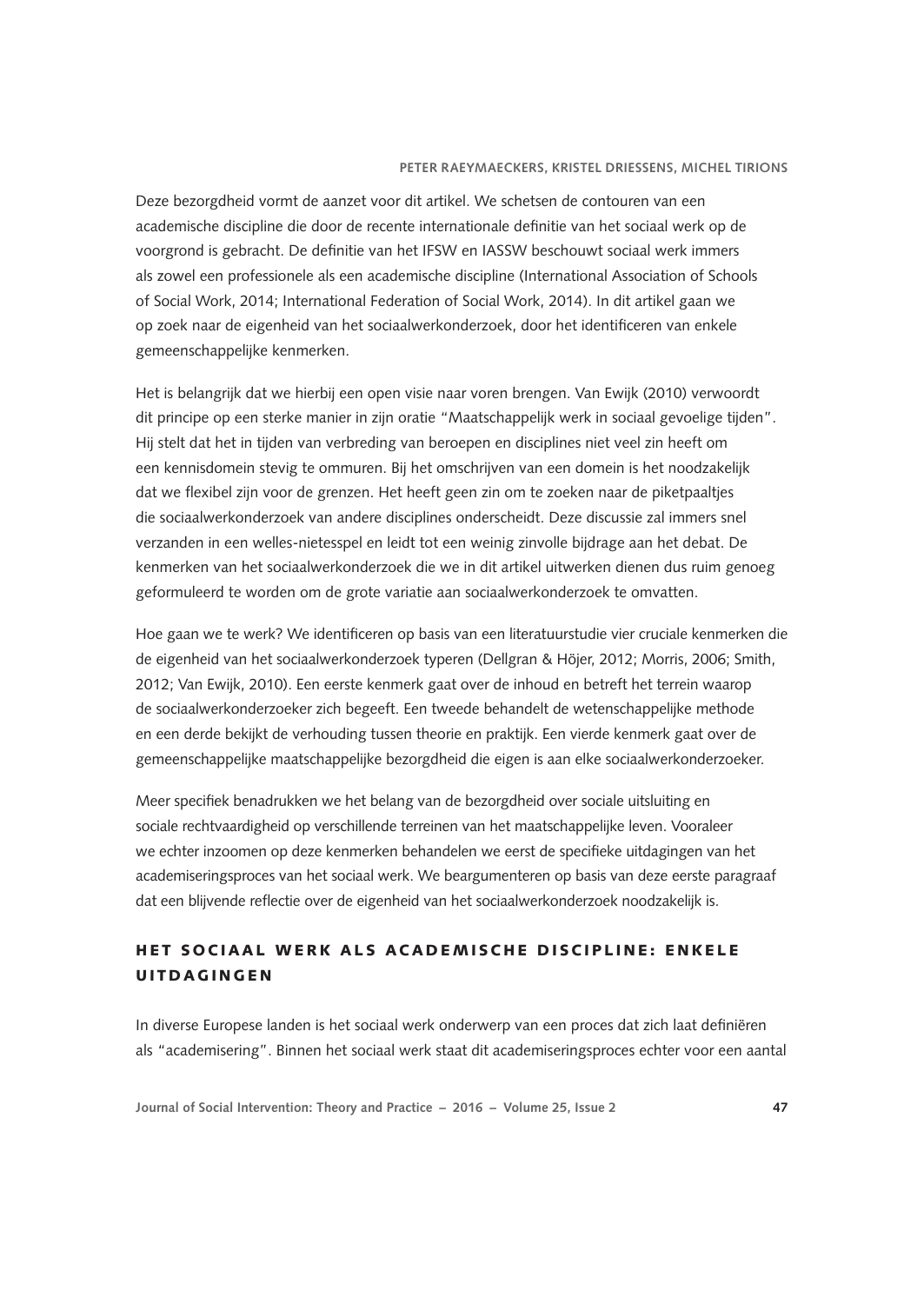belangrijke uitdagingen. Vele van deze uitdagingen hebben te maken met de ambiguïteit die inherent is aan het sociaal werk (Dellgran & Höjer, 2012).

Een eerste uitdaging betreft de waarde van wetenschappelijke kennis. De klassieke opvatting over het belang van wetenschappelijk onderzoek gaat er vaak vanuit dat de academisering van een professie een grote impact heeft op de verdere ontwikkeling van deze professie. Deze opvatting kadert in de veronderstelling dat wetenschappelijke kennis een grote invloed wordt toegeschreven, met een sterke stem in het maatschappelijke debat. We zijn het echter eens met Dellgran en Höjer (2012) als zij stellen dat binnen het sociaal werk een spanningsveld ontstaat tussen academische kennis en de andere stemmen die het sociaal werk beïnvloeden, zoals maatschappelijke waarden, politieke tradities, economische prioriteiten en diverse organisationele beleidsstructuren. Deze complexe context van het sociaal werk zorgt ervoor dat wetenschappelijke kennis vaak wordt beschouwd als een van de vele stemmen die invloed hebben op de manier waarop het sociaal werk in de praktijk wordt uitgeoefend. Het is daarbij belangrijk dat de onderzoeker zich ervan bewust is dat de wetenschap niet de meest dominante of meest belangrijke stem heeft in het debat. De onderzoeker begeeft zich in een maatschappelijk debat met meerdere actoren en stakeholders met verschillende belangen en meningen, met elk een legitieme claim over de praktijk van het sociaal werk.

Een tweede uitdaging betreft de spanning tussen eenheid en fragmentering. Academisering gaat vaak gepaard met de ontplooiing van een eigen discipline (Dellgran & Höjer, 2012). Academisering brengt de ontwikkeling van een "eigen" kennisbasis met zich mee. Er wordt een eigen opleiding opgericht, eigen onderzoeksmogelijkheden uitgebouwd, wetenschappelijke tijdschriften zien het daglicht en er wordt gebouwd aan de ontwikkeling van eigen theorie en onderzoekscultuur (Dellgran & Höjer, 2012; Driessens, 2010). Binnen het sociaal werk is de vorming van de eigen academische discipline een interessant gegeven. Er wordt immers steeds gebalanceerd tussen de autonomie van de eigen onderzoekscultuur en de afhankelijkheid van andere belendende disciplines. We stellen vast dat het sociaalwerkonderzoek vaak en graag gebruik maakt van de kennis die vervat ligt in belendende disciplines zoals sociologie, psychologie, (sociale) pedagogiek, organisatiewetenschappen en "public administration". Het is juist daarom dat de reflectie over de specifieke eigenheid cruciaal blijft. Het sociaalwerkonderzoek moet blijven zoeken naar een manier om de kennis van belendende disciplines te ontlenen, zonder daarbij de eigenheid te verliezen (Shaw, 2007). Eigen aan wetenschappelijke disciplines is dat op lange termijn wetenschappelijke vooruitgang uitmondt in het ontstaan van diverse subdisciplines. Dit zorgt ervoor dat onderzoekers vanuit verschillende achtergronden een bijdrage kunnen leveren aan het sociaalwerkonderzoek. Dit zal het debat blijven voeden en de toekomstige ontwikkeling van het sociaalwerkonderzoek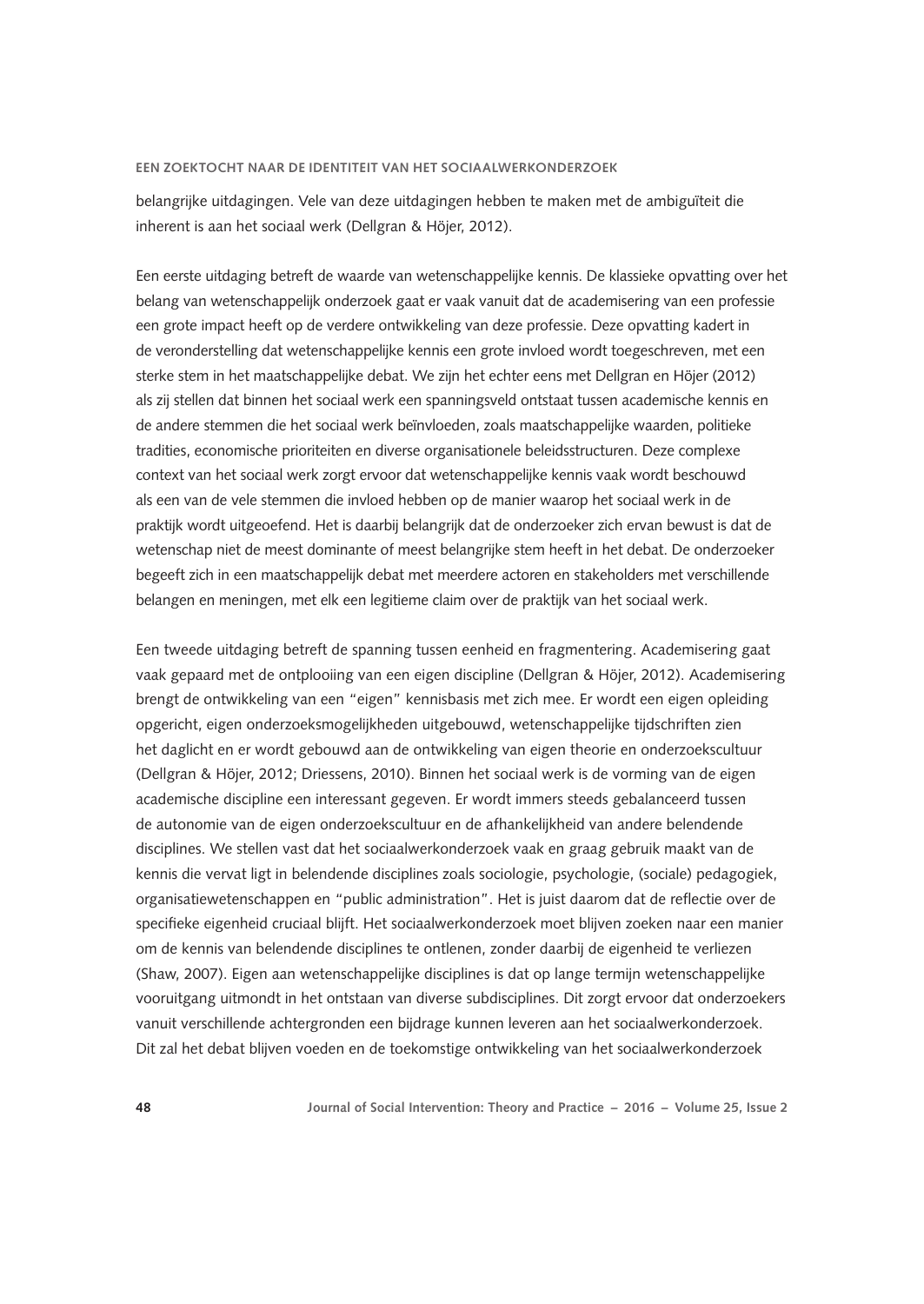blijven inspireren. Daarbij willen we tegelijkertijd waakzaam blijven voor het risico op een te sterke fragmentering.

De belangrijkste uitdaging van het sociaalwerkonderzoek is echter dat het zich in een positie bevindt tussen wetenschap en praktijk (Dellgran & Höjer, 2012; Gredig *et al*., 2012; Shaw, 2007). De academisering heeft ertoe geleid dat het sociaal werk rekening moet houden met een specifieke academische context, met een eigen logica, een eigen cultuur en eigen waarden en normen. Er wordt daarom vaak verwezen naar het (sluipende) gevaar dat het sociaalwerkonderzoek zich terugtrekt in zijn of haar academische ivoren toren.<sup>1</sup> We stellen immers vast dat het sociaalwerkonderzoek aan legitimiteit inboet als het de praktijk uit het oog verliest. Het kan daarom niet anders dat de verdere ontwikkeling van een academische discipline zoals het sociaal werk hand in hand gaat met het versterken van de legitimiteit naar de praktijk van het sociaal werk. Met deze duale legitimiteit moet binnen het specifieke academiseringsproces steeds rekening gehouden te worden.

Omwille van bovenstaande uitdagingen die het academiseringsproces van het sociaal werk met zich mee heeft gebracht, vinden we het cruciaal dat er wordt gezocht naar enkele gemeenschappelijke kenmerken van het sociaalwerkonderzoek. In onderstaande paragrafen maken we zoals eerder aangegeven een onderscheid tussen het terrein, de wetenschappelijke methode, het evenwicht tussen theorie en praktijk en de maatschappelijke bezorgdheid van het sociaalwerkonderzoek.

## H ET TERREIN

Het terrein is voor Van Ewijk (2010) een belangrijk criterium om het sociaalwerkonderzoek van andere disciplines te onderscheiden. Van Ewijk hanteert een definitie van sociaalwerkonderzoek waarbij hij het onderscheidende niet zoekt in de strategie of methodiek, maar in het terrein. Smith (2012) stelt hierbij dat sociaalwerkonderzoek zich onderscheidt van andere disciplines als het de sociaalwerkpraktijk als uitgangspunt neemt. Dit reduceert het niet tot een enge benadering. Sociaalwerkonderzoek manifesteert zich immers op verschillende niveaus, waarbij zowel de cliënt, de sociaal werker, de organisatie als de bredere maatschappelijke context in beschouwing worden genomen. We onderscheiden, gebaseerd op Van Ewijk (2010) en Dellgran en Höjer (2012), vier terreinen. Deze indeling is niet exhaustief maar geeft een ruwe indeling van de inhoudelijke diversiteit van het sociaalwerkonderzoek. We illustreren de terreinen met enkele voorbeelden. Deze dienen om de terreinen van elkaar te onderscheiden. De voorbeelden zijn eerder illustratief en niet bedoeld als een volledig overzicht.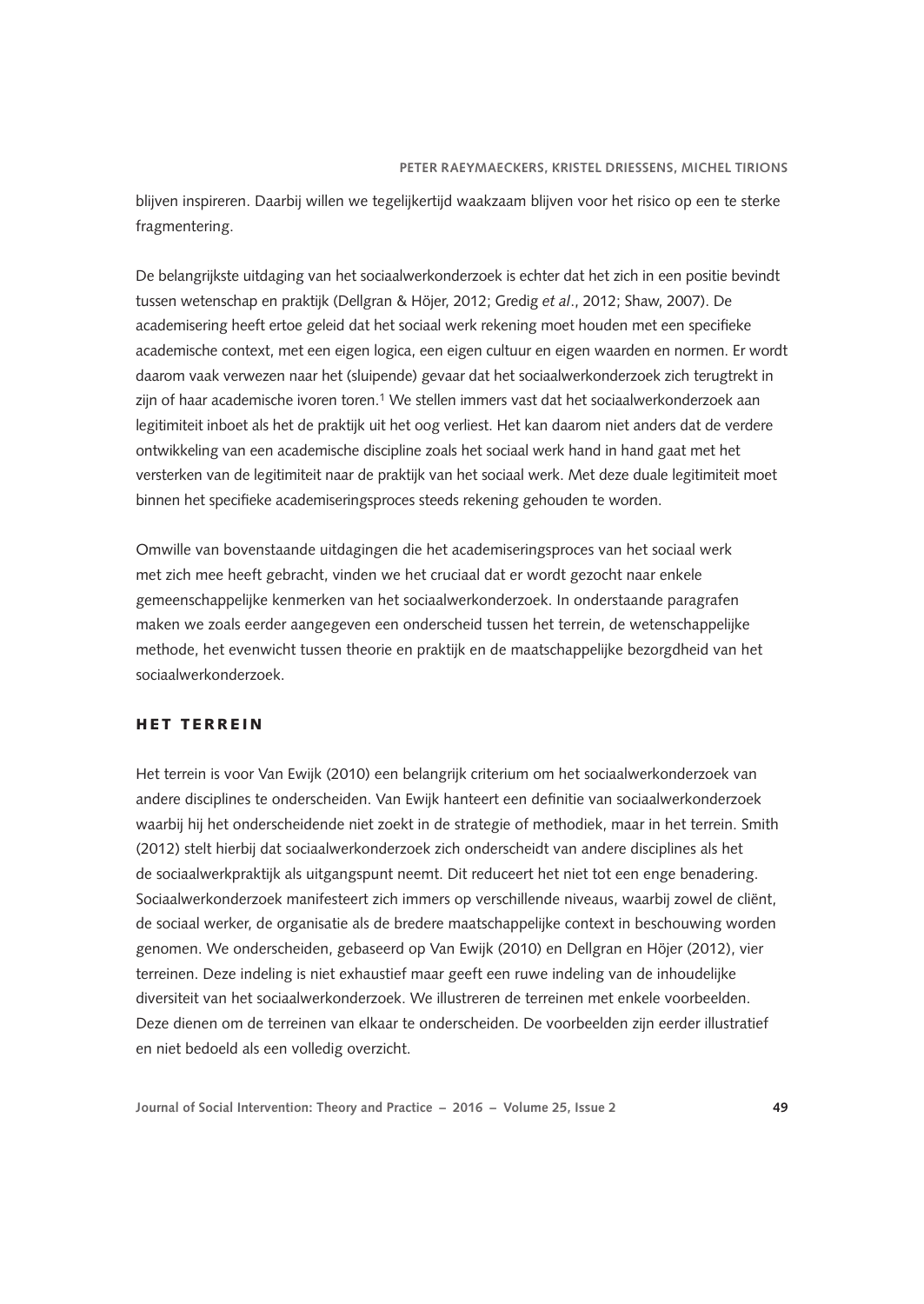Een eerste terrein is het onderzoek naar het professionele handelen, dat Gredig en Marsh (2010) ook duiden als de "knowledge-for-action". Men richt zich bijvoorbeeld op de lokale praktijken van uitvoerende werkers, op de effectiviteit van bepaalde interventies of op een "evidenced based" toetsing van de praktijk (McLaughlin, 2007; Van der Laan, 2003). Ook het bottom-up ontwikkelen van methodieken en methodes valt onder deze noemer. Sprekende Nederlandse voorbeelden zijn het werk van Baart (2001) over de presentiebenadering (2001) en het uitschrijven van sociaal werkmodules in co-creatie met professionals door Margot Scholte. In Vlaanderen werd op basis van wetenschappelijk onderzoek bijvoorbeeld Bind-Kracht (Driessens & Van Regenmortel, 2006) en de maatzorgmethodiek (Van Regenmortel, 1996) ontwikkeld. Daarnaast vinden we diverse studies die op basis van wetenschappelijk onderzoek methodieken evalueren of contextualiseren, met als doel het verbeteren van de kwaliteit van de hulpverlening (Melis & Driessens, 2012). Wetenschappelijk onderzoek wordt ook vaak gebruikt om bestaande praktijken te bekritiseren. Een voorbeeld is het werk van Roose, Roets en Schiettecat (2014). Deze auteurs stellen vast dat bij de implementatie van de krachtenbenadering of de "strength-based approach" het gevaar bestaat dat cliënten worden geculpabiliseerd.

Een tweede terrein wordt omschreven als onderzoek naar de situatie waarin de cliënt of doelgroep zich bevindt. Men ontrafelt de werkelijkheid van de unieke context van de cliënten waar de sociaal werker mee in aanraking komt. Studies naar de leefomstandigheden van maatschappelijk kwetsbare groepen, naar hun beleving en overlevingsstrategieën, vormen immers een belangrijk onderdeel van de "knowledge-for-understanding" (Gredig & Marsh, 2010). In het armoedeonderzoek vinden we diverse voorbeelden van dergelijke studies terug (Engbersen, 2006; Vranken, 2001). Er wordt hierbij vertrokken vanuit de stelling dat kennis over de leefwereld van mensen of gezinnen in armoede belangrijke inzichten biedt voor de hulpverlening aan deze doelgroep. Erg interessant voor sociaal werkers zijn dan de studies waarbij de koppeling gemaakt wordt naar de beleving van de hulpverlening. Zo onderzochten Thys, De Raedemaecker en Vranken (2004) de voorwaarden voor een opwaartse sociale mobiliteit van mensen in armoede. Zij concluderen dat de noodzakelijke instrumentele stappen voorwaarts, zoals bijvoorbeeld het behalen van een diploma of een betaalde tewerkstelling, gepaard moeten gaan met een expressieve ondersteuning: sociale en emotionele steun, de uitbreiding en versterking van sociale netwerken. Een ander voorbeeld vinden we in het werk van Driessens (2003), waarin de verwachtingen van mensen in armoede over de hulpverlening centraal staan. Met de razendsnelle opkomst van superdiversiteit in het cliëntenprofiel van vele sociaalwerkorganisaties verleggen onderzoekers momenteel de focus naar de leefwereld van mensen met wortels in migratie, wat eveneens leidt tot bruikbare inzichten voor de sociaalwerkpraktijk (Schrooten, Withaeckx, Geldof & Lavent, 2015; Van Robaeys & Driessens, 2013).

**50 Journal of Social Intervention: Theory and Practice – 2016 – Volume 25, Issue 2**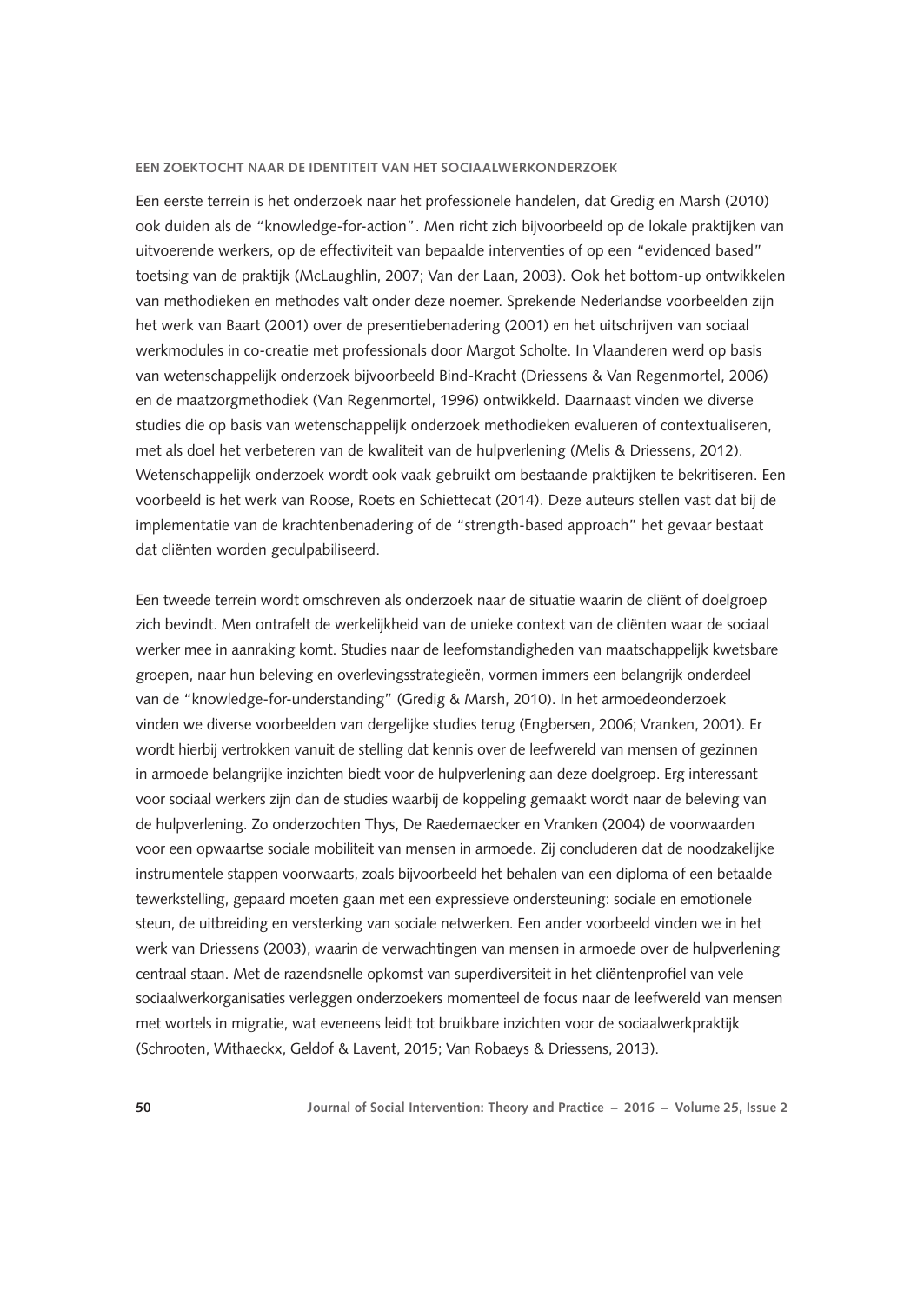Daarnaast identificeren we onderzoek waarbij de context van de sociaal werker wordt geanalyseerd. Deze onderzoekers kijken naar diverse contextuele factoren die de sociaal werker beïnvloeden. Dit terrein heeft onder andere betrekking op de analyse van het beleid in bijvoorbeeld de welzijnssector, het onderwijs of in armoedebestrijding en op de vraag hoe sociaal werkers met het beleid omgaan. Hoewel dit onderzoek zich eerder op macroniveau bevindt en zich dus ogenschijnlijk boven de hoofden van de sociaal werkers afspeelt, zijn ook dergelijke analyses cruciaal. Onderzoek van onder andere Raeymaeckers en Dierckx (2013) toont aan dat sociaal werkers in grote mate worden beïnvloed door hun beleidscontext. In hun bijdrage staat de impact van de actieve welvaartsstaat centraal en wordt bekeken op welke manier sociaal werkers van het Antwerpse Openbare Centrum voor Maatschappelijk Welzijn omgaan met de eis om hun cliënten zo snel mogelijk te activeren (Raeymaeckers & Vranken, 2009). Een belangrijk onderzoeksthema binnen dit terrein gaat over de organisationele context van de sociaal werker. Het werk van Hasenfeld (2012) is hier zeer exemplarisch. Hasenfeld gebruikt organisatiesociologische inzichten om het specifieke functioneren van de hulpverleningsorganisatie te belichten. Centraal in zijn werk staat de stelling dat hulpverleningsorganisaties "moreel werk" verrichten. Ze maken beslissingen over wie wel en wie geen toegang krijgt tot de hulpverlening, waardoor ze een oordeel vellen over de morele waarde van de cliënt. Dit morele oordeel heeft verregaande gevolgen. De organisatie heeft hierdoor een sterke impact op de manier waarop de hulpverlening verloopt en hoe deze wordt uitgevoerd (zie ook Raeymaeckers, 2014). Ter illustratie benadrukken we onder deze noemer het onderzoek naar netwerken en de rol van de sociaal werker binnen interorganisationele samenwerkingsverbanden (Raeymaeckers, 2014, 2015; Raeymaeckers & Kenis, 2015). Ter ondersteuning van de sociaal werkers wordt er ook onderzoek gedaan naar de organisatorische voorwaarden om een krachtgerichte basishouding en methoden te verankeren in een welzijnsorganisatie. Op die manier worden handvatten aangeboden voor het werken aan organisatorisch empowerment (Depauw, Driessens & De Clercq, 2014).

Het vierde terrein neemt de professie van de sociaal werker onder de loep. Men verricht onderzoek naar de identiteit van de sociaal werker, de beroepsopvatting, of de percepties over de eigenheid van de sociaal werker tegenover andere praktijkdisciplines, zoals huisartsen, verpleegkundigen, psychologen of therapeuten (Fargion, 2008; Scholte, 2010; Weiss-Gal & Welbourne, 2008). Een belangrijke vraag binnen dit onderzoek betreft de identiteit van de sociaal werk professie. Centraal binnen dit onderzoek staan de inherente spanningsvelden waar het sociaal werk van oudsher mee geconfronteerd wordt. Gebaseerd op Jones (2014) onderscheiden we er vier. Een eerste heeft betrekking op het debat betreffende de tegenstelling tussen individu en structuur (zie ook Driessens & Geldof, 2009). Richt het sociaal werk zich naar het individu? Of, wil het sociaal werk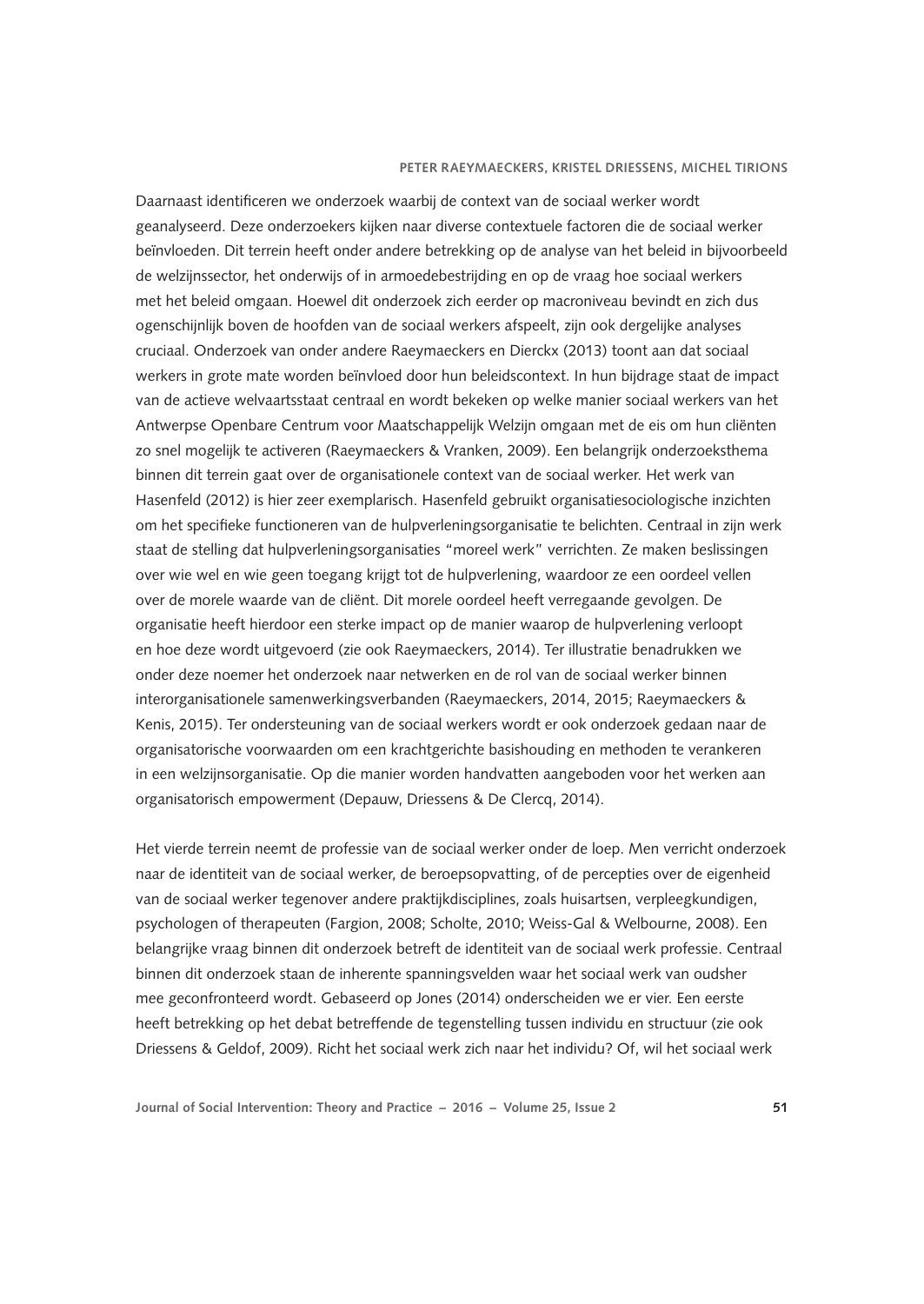het breder en structureel aanpakken, of kan een combinatie van beide? Ten tweede stelt Jones (2014) dat het sociaal werk worstelt met het onderscheid tussen controle en verandering. Staat het sociaal werk in dienst van de overheid? Worden hulpverleners ingeschakeld als "controleurs" die de toegang tot allerlei uitkeringen of dienstverlening bewaken? Of, staat het sociaal werk naast de cliënt en strijdt het voor sociale verandering ten voordele van kwetsbare doelgroepen? Een actuele en prangende discussie die zich zeker in het justitieel welzijnswerk manifesteert (Boxstaens & Paterson, 2015).

Een derde spanningsveld heeft betrekking op de tegenstelling tussen de invloed van de organisatie en de professie van het sociaal werk. Wordt het takenpakket van de sociaal werker voornamelijk door de hulpverleningsorganisatie beïnvloed, of ontleent de sociaal werker zijn of haar rol aan een professionele kennisbasis. Hieraan gerelateerd verwijst Jones (2014) naar de vraag in welke mate een beroepsvereniging een elitaire vereniging moet blijven. Moet deze vereniging enkel gericht zijn op het behartigen van werknemers? Of is het cruciaal dat deze vereniging zich ook een maatschappelijke rol toe-eigent en verzet aantekent tegenover de heersende waarden en normen?

Een vierde spanningsveld betreft het gegeven dat er onzekerheid bestaat over de unieke meerwaarde of identiteit van de sociaal werker, voornamelijk als het sociaal werk zich geconfronteerd voelt met enige concurrentie van andere specialismen, zoals psychologen, huisartsen, maar ook allerhande sociale professionals, waaronder orthopedagogen, opvoeders, sociaal agogen, sociaal verpleegkundigen en psychologisch assistenten. Het sociaal werk dat zich van oudsher een generalistische identiteit heeft aangemeten lijkt zich moeilijk te kunnen positioneren wanneer professionals vertrekkende van een zeer specialistische kennisbasis ook aan tafel zitten. Divers empirisch onderzoek toont immers aan dat de generalistische sociaal werker sterk onder druk staat (Blom, 2004; Perlinski, Blöm, Moren & Lundgren, 2010; Rose, 2011).

## WETENSCHAPPELIJKE METHODOLOGIE

Welke wetenschappelijke methoden gebruiken sociaalwerkonderzoekers? Een enge visie op sociaalwerkonderzoek doet vaak vermoeden dat sociaalwerkonderzoekers een voorliefde hebben voor kwalitatief onderzoek, waarbij de meningen, verwachtingen, percepties en sociale constructies van de respondenten worden weergegeven. Shaw, Ramatowski en Ruckdeschel (2013) en Shaw (2012) maken zich echter bezorgd over deze stereotiepe benadering van de methode van het sociaalwerkonderzoek. Zij zijn van mening dat de onderzoeker zich eerder breed kan opstellen en het beste ook positivistische invalshoeken in zijn of haar methodologisch arsenaal kan opnemen.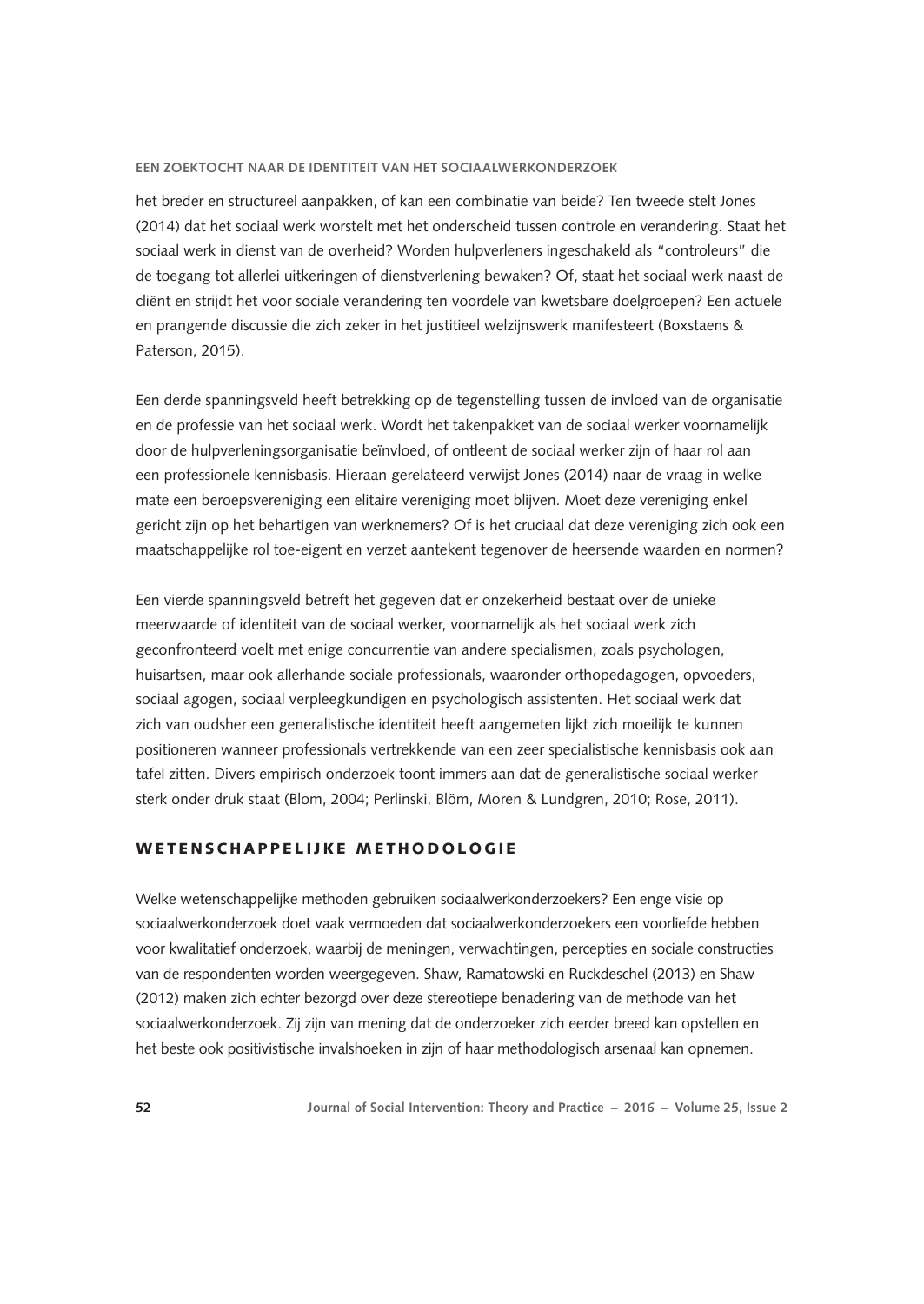We pleiten voor een benadering zoals die van Morris (2006). Zij stelt dat de sociaalwerkonderzoeker zich als een methodologische generalist moet opstellen en zich moet bekwamen in een grote variatie aan onderzoeksmethoden (Morris, 2006). De generalist specialiseert zich niet in één methode, maar hanteert een waaier aan methoden om de realiteit in het sociaal werk te beschrijven, te verklaren en te exploreren. In haar handboek stelt Morris (2006) dat sociaalwerkonderzoek zowel vorm krijgt in het positivisme, het constructivisme en het kritisch realisme.

Een positivistisch perspectief verwijst volgens Morris (2006) naar kwantitatief onderzoek waarbij de objectieve realiteit centraal staat. De eerste positivisten, zoals Comte, waren ervan overtuigd dat de werkelijkheid zich boven de hoofden van mensen afspeelt en dat deze zich laat grijpen in de vorm van harde wetmatigheden. Het gaat daarbij om het toetsen van hypothesen en het leggen van causale verbanden. Hoewel het kwantitatieve sociaalwerkonderzoek minder populair is dan andere paradigma's, merken we dat er interessant onderzoeksmateriaal voorhanden is. Hieronder plaatsen we het onderzoek waarbij meetschalen ontwikkeld worden die de uitkomsten van sociaal werk interventies zichtbaar maken (Cheetham, 2000). Een voorbeeld is het ontwikkelen van een empowermentmeter, waarbij door de constructie van een meetschaal de empowerment van cliënt en sociaal werker worden gemeten (Depauw & Van Dop, 2015). Hierbij wordt concreet ingezet op de ontwikkeling van een schaal van psychologisch empowerment.

Het constructivistisch onderzoek kenmerkt zich door de aandacht voor de subjectieve werkelijkheid. De werkelijkheid laat zich niet vatten in een reeks van onveranderbare wetmatigheden of hypotheses. De samenleving wordt geconstrueerd door de subjectieve betekenisgevingen van de mens. Het sociaalwerkonderzoek blijkt een voorliefde te hebben voor deze constructivistische benadering. Dit is niet zonder reden. Shaw, *et al.* (2013) zijn van mening dat de kwalitatieve onderzoeksmethode vaak wordt aanzien als de methode bij uitstek om de complexiteit te vatten waarmee sociaal werkers in hun dagelijkse realiteit worden geconfronteerd. Cliënten, sociaal werkers, managers en coördinatoren worden via diepteinterviews, focusgroepen of in een expertencirkel bevraagd over de moeilijkheden en uitdagingen die ze ervaren (Grootoonk, Kanne & Van Doorn, 2013; Vlaeminck, 2003). Internationaal merken we ook een tendens om in de verschillende fases van het onderzoeksproces de participatie van alle stakeholders mogelijk te maken (Steyaert, Spierings & Autant, 2011). In sommige literatuur wordt de gezamenlijke kennisproductie genoemd (Gray & Schubert, 2013). Methoden als "methode d'analyse en group" (Van Campenhoudt, Chaumont & Franssen, 2008), "responsieve evaluatie" (Bauer, Abma & Widdershoven, 2010), "werken met cliënten of sociaal werkers als medeonderzoekers" (McLaughlin, 2009) worden daarvoor ingezet.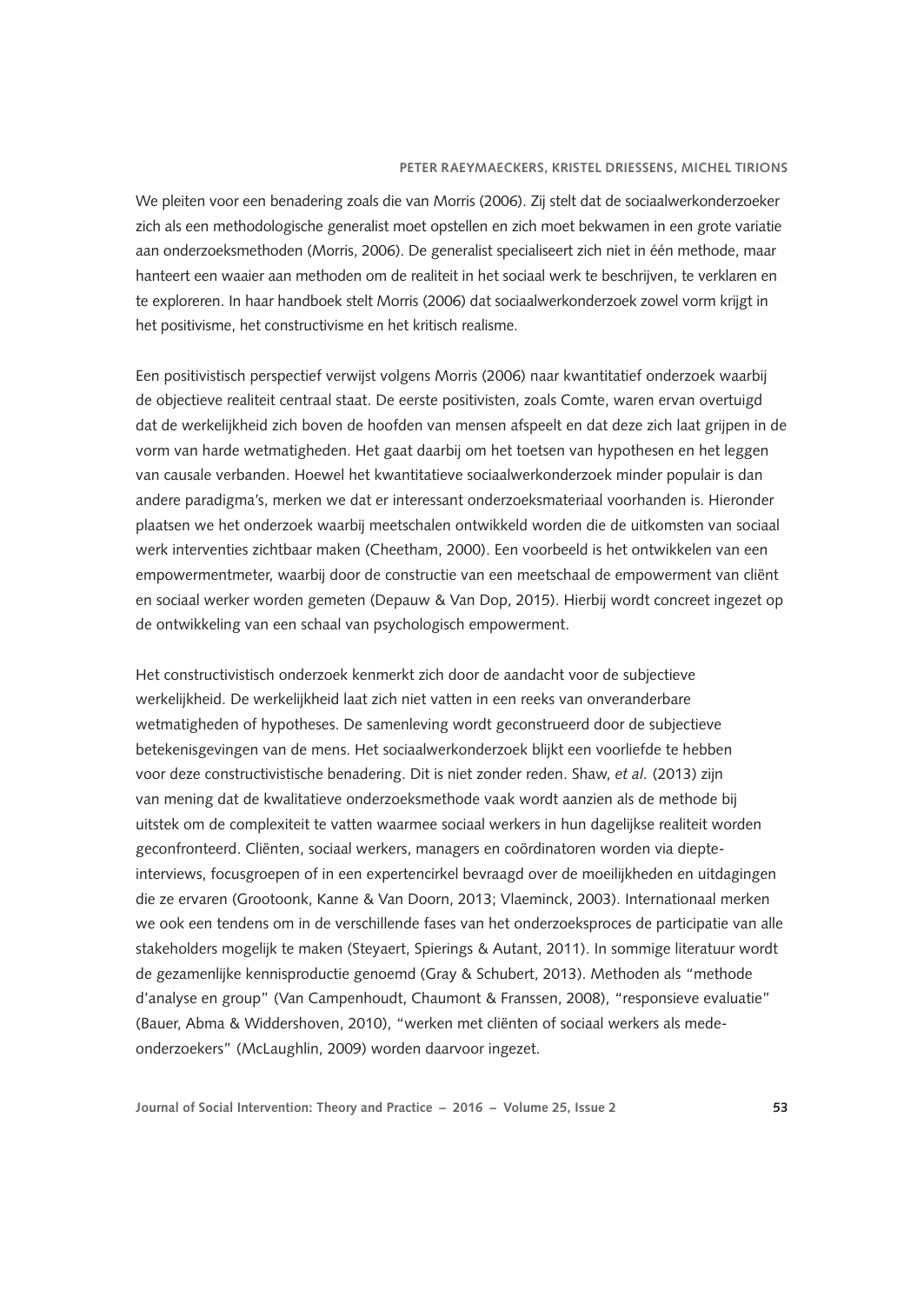Wat steeds meer opgang lijkt te maken in het sociaalwerkonderzoek is de toepassing van het meer recente "mixed methods" onderzoek. Hierbij wordt in één onderzoeksdesign gebruik gemaakt van verschillende paradigma's, die elkaar aanvullen en versterken in het beschrijven, exploreren of verklaren van de sociale realiteit (Small, 2011). Vaak wordt er een methodologie ontwikkeld die een kwalitatieve of constructivistische methode combineert met een kwantitatieve of positivistische invalshoek.

Ook het kritisch-realistisch perspectief is populair bij sociaalwerkonderzoekers (Morris, 2006). Een kritisch-realistisch onderzoeker start vanuit een probleemanalyse over wat er al dan niet mis gaat in de sociaal werk praktijk. Daarna grijpt de onderzoeker in in de werkelijkheid en tracht op basis van een actieonderzoek een noodzakelijke verandering te bewerkstelligen. De samenwerking tussen de onderzoeker en de sociaal werk praktijk is hierbij zeer intensief. Een interessant voorbeeld vinden we in Fern (2012). In dit werk wordt een kritisch-realistisch onderzoeksdesign gebruikt om sociaal werkers in IJsland responsiever te laten zijn voor de specifieke noden en verwachtingen van kinderen in het gezin. In Vlaanderen kunnen we het actie-onderzoek van Van Robaeys en Van Ewijk (2015) onder deze noemer plaatsen, aangezien zij een intensief, reflectief proces opzetten met sociaal werkers die hulpverleningsprocessen aangaan met een uitermate kwetsbaar, divers publiek.

## THEORIE EN PRAKTIJK

Een belangrijk debat in het sociaalwerkonderzoek gaat over het onderscheid tussen theorie en praktijk. In het alledaagse discours worden theorie en praktijk vaak als tegengestelden gezien. Wat goed is voor de theorie, wordt vaak beschouwd als fundamenteel onderzoek en is dus per definitie niet van toepassing voor de praktijk. Wat de wetenschap voor zichzelf doet, staat mijlenver af van wat de sociaal werker in de praktijk onderneemt. Hierbij is de onderzoeker een buitenstaander die zich voor korte tijd in de praktijk begeeft, de data verzamelt en zich daarna terugtrekt uit de praktijk. Praktijkonderzoek wordt vaak als een alternatief gezien. Hierbij staan de noden van de praktijk van het sociaal werk centraal. Het onderzoek is erop gericht om de praktijk te ondersteunen, te verbeteren of te transformeren.

Shaw (2007) is van mening dat binnen het sociaalwerkonderzoek geen onderscheid mag worden gemaakt tussen fundamenteel en praktijkgericht onderzoek. Sociaalwerkonderzoek is zowel gericht op ontwikkeling van kennis als op ontwikkeling van de praktijk. Sociaalwerkonderzoek laat zich niet in een hokje vastzetten, maar zet in op beide. Zowel de theorie als de praktijk staan centraal. Gredig en Sommerfeld (2008) stellen ook dat het transfermodel, waarbij de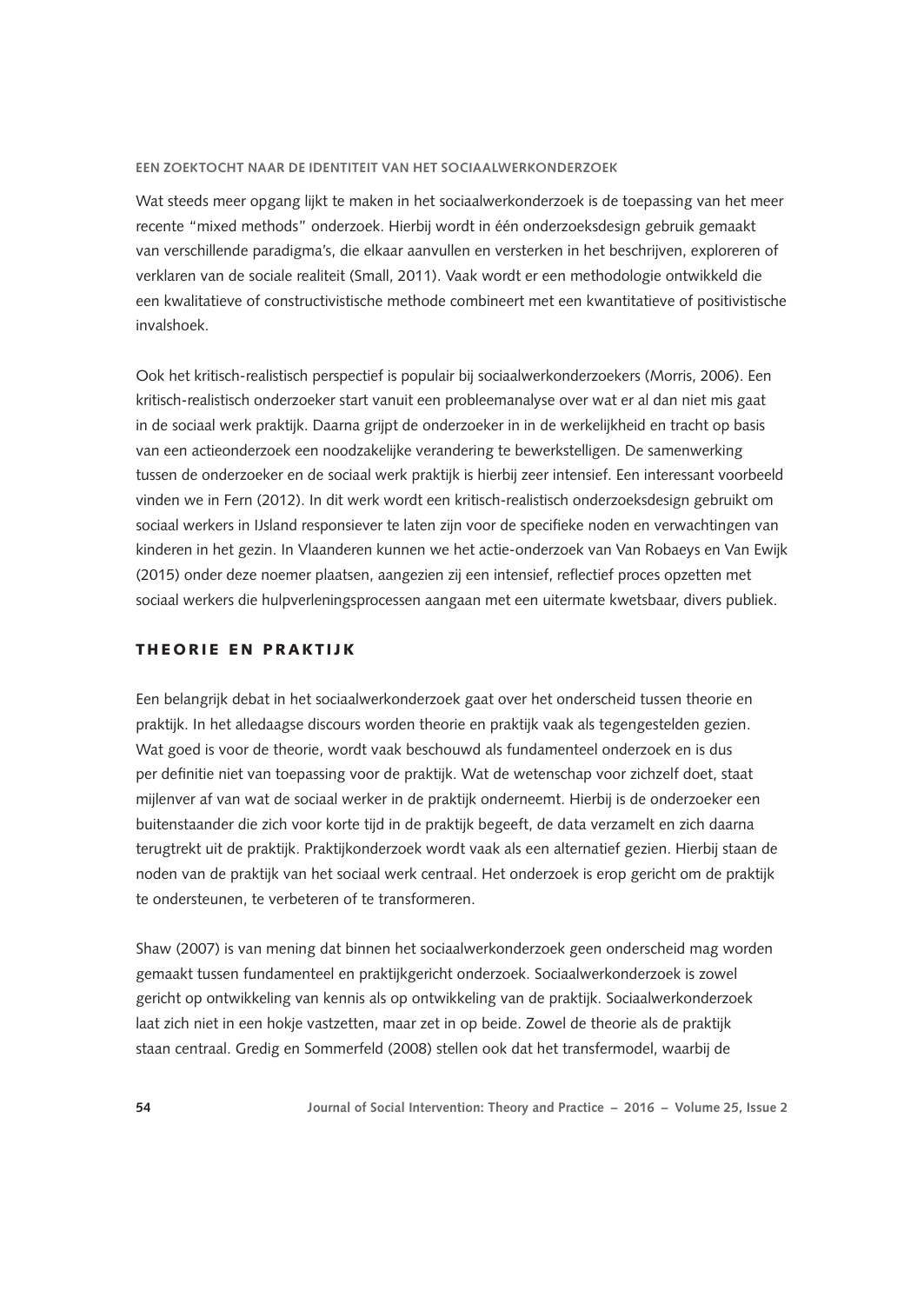wetenschap voorschrijft wat de praktijk moet doen, niet werkt. De auteurs ontwikkelden via hun eigen onderzoekspraktijk een "cooperative knowledge model" waarbij wetenschap en praktijk samenwerken om kennis te verzamelen. Deze kennis komt zowel de fundamentele kennisontwikkeling als de ondersteuning van de praktijk ten goede. Dit vraagt ook van onderzoekers een specifieke houding en competenties, een bereidheid tot verregaande samenwerking en invoegen in het werkveld (Driessens, Saurama & Fargion, 2011; Steyaert *et al.*, 2011). De praktijkgerichtheid van de sociaalwerkdiscipline vereist dat kennis niet op zichzelf gezien wordt. Deze wetenschap kan niet enkel gericht zijn op kennisontwikkeling, maar zal steeds ook bijdragen aan de wetenschappelijke toepassing.

We zijn van mening dat het sociaalwerkonderzoek de belangrijke uitdaging moet blijven aangaan om de "missing link" tussen theorie en praktijk te analyseren. Deze bezorgdheid wordt in de Angelsaksische literatuur vaak benoemd als de "gap" tussen theorie en praktijk. Hierbij wordt een bijzondere rol weggelegd voor het zogenaamde implementatieonderzoek, waarbij de implementatie van sociaal werk methodieken, -interventies of -praktijken op een wetenschappelijke manier worden onderzocht (Aarons, Hurlburt & Horwitz, 2011). In deze literatuur bestaat er een consensus dat elke sociaal werk interventie wordt ingezet in een specifieke context, gekenmerkt door eigen uitdagingen, contextuele kenmerken en bezorgdheden. Een sociaalwerkonderzoeker houdt daarom rekening met de gelaagdheid van de sociaalwerkinterventie. Meer specifiek stellen diverse auteurs dat het welslagen en implementatie van een sociaalwerkinterventie afhankelijk is van factoren op het niveau van het beleid, de organisationele context, de kenmerken van de sociaal werkers, de cliënten en de bredere maatschappelijke omgeving waarbinnen de sociaal werk zijn activiteiten ontplooit (Aarons *et al.*, 2011; Depauw *et al.,* 2014; Hasenfeld, 2012; Raeymaeckers & Dierckx, 2013). Om deze reden is het belangrijk te blijven inzetten op verschillende samenwerkingsvormen die een brug vormen tussen theorie en praktijk. Inspiratie kan worden gezocht bij het concept van een academische werkplaats of de WMO-werkplaatsen in Nederland.

## **GEMEENSCHAPPELIJKE BEZORGDHEID**

Hoewel het sociaalwerkonderzoek zich niet op eenvoudige wijze laat omschrijven, slagen we er in bovenstaande paragrafen toch in om een aantal gemeenschappelijke kenmerken te identificeren, met betrekking tot de onderzoeksterreinen, de methoden en de verhouding tussen theorie en praktijk. Er is echter nog een laatste vermeldenswaardige eigenschap. Het sociaalwerkonderzoek vertrekt steeds vanuit een maatschappelijke bezorgdheid. Zo benadrukt Smith (2012) dat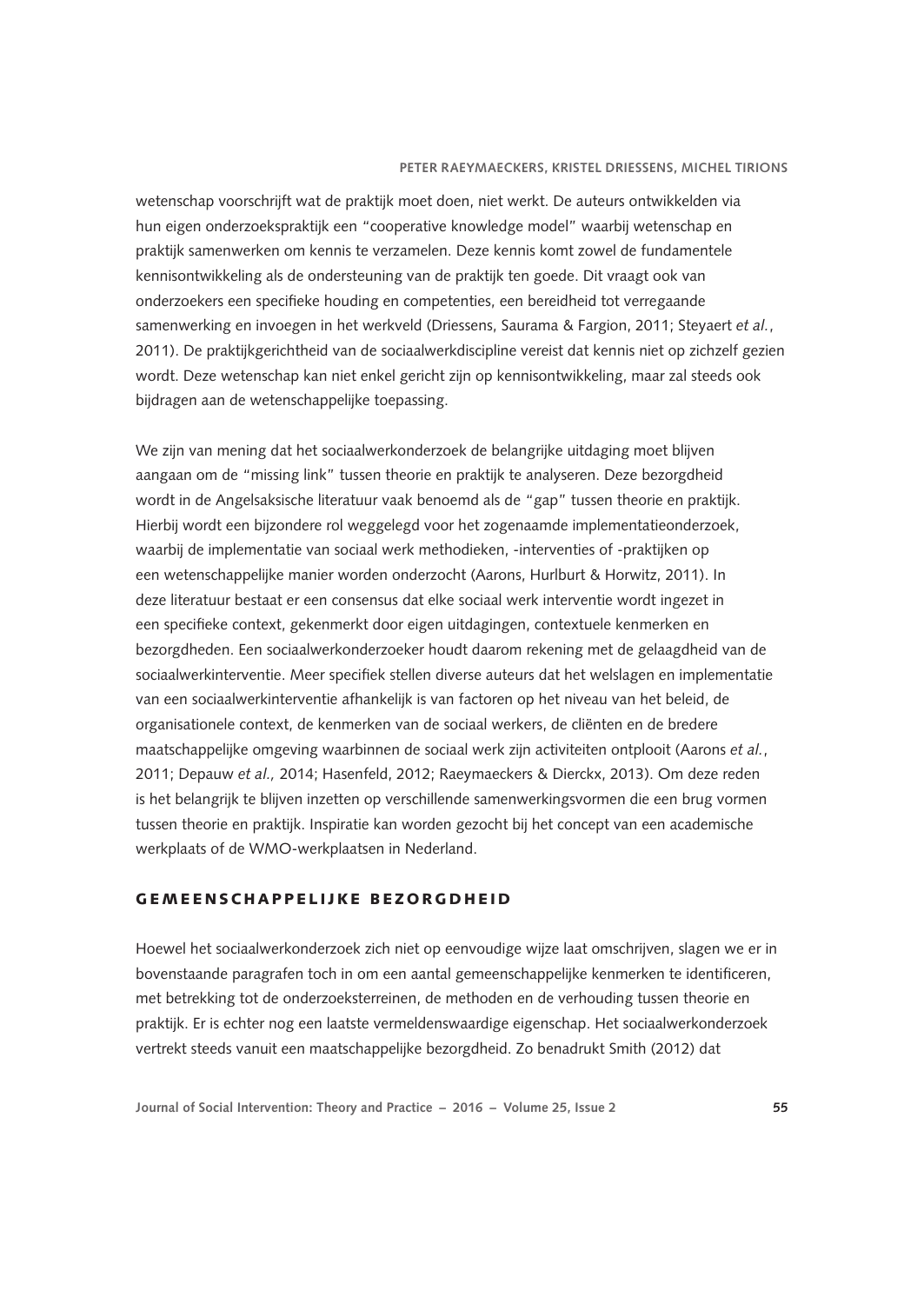deze bezorgdheid betrekking heeft op sociale problemen, waarbij een bevolkingsgroep op onrechtvaardige wijze wordt uitgesloten van cruciale hulpbronnen in de maatschappij. Smith (2012) stelt dat het sociaalwerkonderzoek zich kenmerkt door het behoud van een aantal gemeenschappelijke waarden, gebaseerd op een notie van sociale rechtvaardigheid. Dit betekent concreet dat het sociaalwerkonderzoek steeds gefocust is op de noden, rechten en aspiraties van individuen, groepen en gemeenschappen geconfronteerd met achterstelling, discriminatie of andere vormen van maatschappelijke uitsluiting. Het streven naar sociale rechtvaardigheid vormt daarom een cruciaal gemeenschappelijk kenmerk van sociaalwerkonderzoekers. Kortom, sociaalwerkonderzoek heeft ook een belangrijke ethische dimensie en toetst haar eigen werk aan de waarden vervat in de internationale definitie van sociaal werk. Dominelli (2005) maakt dit concreet in haar beschrijving van een specifieke onderzoeksbenadering van de sociaalwerkonderzoeker. Deze benadering wordt volgens haar gekenmerkt door: de gerichtheid op sociale verandering, een integrale kijk op sociale problemen, een meer gelijkwaardige relatie tussen de onderzoeker en de onderzoeksobjecten en een verantwoordingsplicht over het onderzoeksproces en de resultaten ten aanzien van de betrokkenen. Het empirische werk van de onderzoeker zal daarom ook steeds centraal staan in zijn of haar deelname aan het maatschappelijke debat, in de dialoog met beleidsmakers, of bij standpuntbepaling in de publieke opinie. De argumentatie van een sociaalwerkonderzoeker wordt, met andere woorden, gebaseerd op gedegen empirisch materiaal uit kwalitatief of kwantitatief onderzoek.

## REFLECTIE VOOR ONDERZOEK

Bovenstaande paragrafen hebben als doelstelling om het sociaalwerkonderzoek een eigenheid of identiteit mee te geven. Dit artikel mag gelezen worden als een poging om het debat over dit onderwerp te voeden. We maken een overwogen keuze om de grenzen van het sociaalwerkonderzoek niet al te strikt af te bakenen, maar open te staan voor de volledige variatie aan onderzoek in het domein. Het is aan de huidige en toekomstige sociaalwerkonderzoekers om na te gaan in welke mate hun werk overeenkomt met de stellingen die we in dit artikel hebben ingenomen.

We besluiten dan ook dat dit artikel een aanzet wil leveren om de mogelijke variatie in het sociaalwerkonderzoek te doorgronden en te omschrijven. In deze bijdrage pleiten we daarom voor het ontwikkelen van een onderzoeksagenda rond sociaalwerkonderzoek die wordt gedragen binnen de masteropleidingen sociaal werk in zowel Vlaanderen en Nederland. We formuleren enkele uitdagingen voor de toekomst. Deze hebben zowel betrekking op een toekomstige onderzoeksagenda als op het curriculum voor een master sociaal werk. We vertrekken daarbij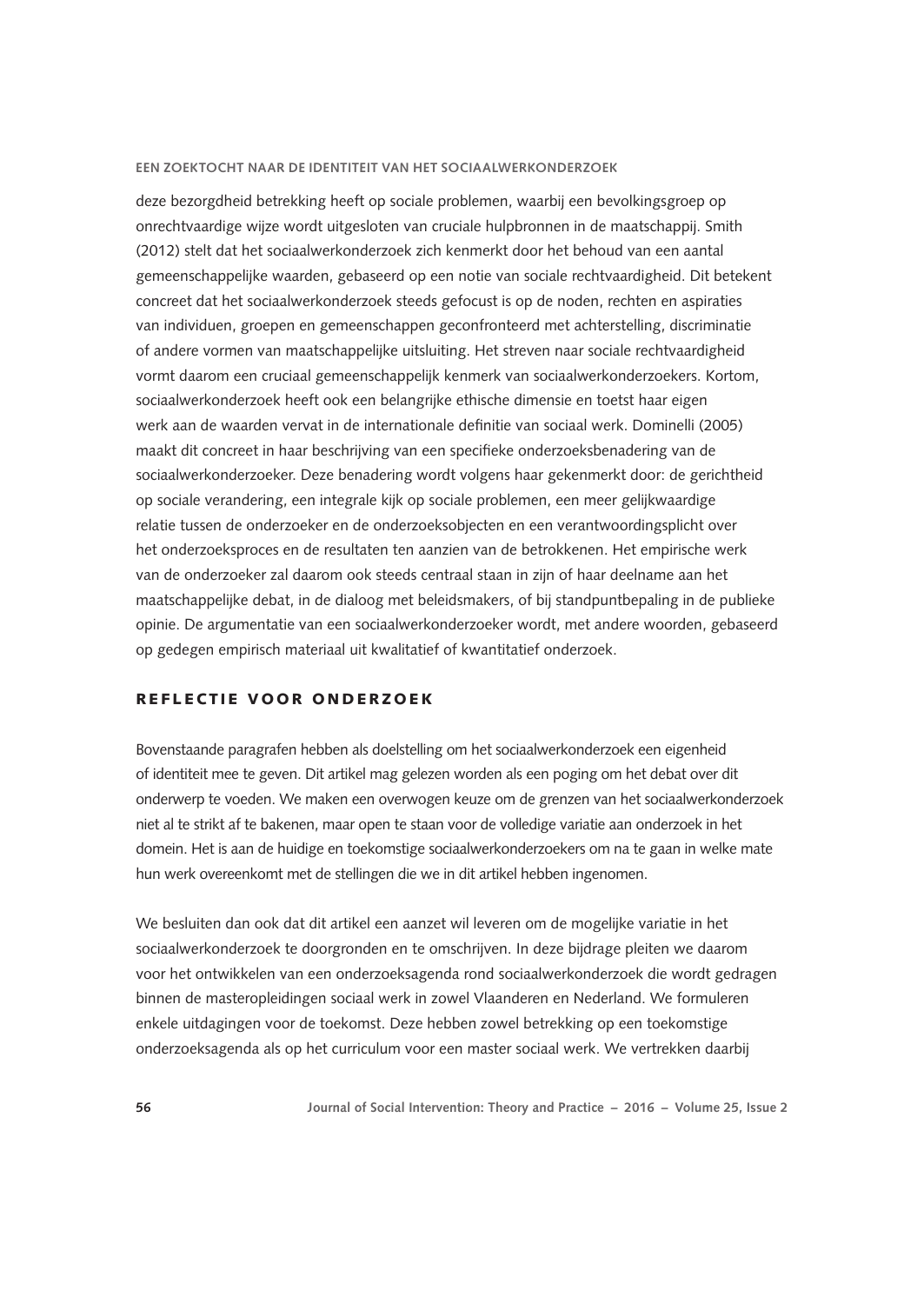vanuit het beeld dat Morris (2006) schetst over de sociaalwerkonderzoeker, namelijk dat van de methodologische generalist die van alle markten thuis moet zijn.

De sociaalwerkonderzoeker profileert zich in de eerste plaats in de academische wereld, maar legitimeert tegelijkertijd zijn of haar onderzoek naar de praktijk van het sociaal werk. Dit wil zeggen dat de onderzoeker zich niet laat opsluiten in de academische realiteit die steeds meer gericht is op het publiceren in academisch erkende tijdschriften, die nauwelijks gelezen worden door het werkveld. Het is cruciaal om te blijven investeren in open access, peer reviewed tijdschriften en artikelen voor een internationaal publiek. Naast deze academische output is het belangrijk om te blijven communiceren met het werkveld. Het resultaat van het onderzoek mag niet opgesloten blijven in het academische circuit. De kruisbestuiving met de sociaalwerkpraktijk is cruciaal. Het is daarom aan te raden dat onderzoekers hiervoor de nodige ondersteuning krijgen. Deze kan enkel geboden worden in een academisch klimaat dat zich openstelt voor vormen van valorisering waarbij alle mogelijke stakeholders van het onderzoek worden betrokken. Het is belangrijk dat ook het publiceren in vaktijdschriften, praktijkgerichte boeken en in de media en het organiseren van studiedagen voor en met het werkveld erkend wordt als een taak van een sociale wetenschapper.

Ten tweede vinden we het belangrijk dat het sociaalwerkonderzoek zich blijft ontwikkelen op de verschillende terreinen. Dit vraagt een grote toewijding vanuit de opleidingen van zowel de bachelor als de master sociaal werk. Zowel het individuele, organisationele als het maatschappelijke niveau houden we daarbij in het vizier. Het is noodzakelijk om in het curriculum ook de kruispunten van deze niveaus te behandelen. De sociaal werker staat immers op het kruispunt van het individuele, het organisatorische en het maatschappelijke niveau. Deze drie niveaus beïnvloeden elkaar en zijn daarom ook alle drie in hun samenhang voorwerp van onderzoek en sociale actie. De sociaalwerkonderzoeker ontwikkelt een wetenschappelijk perspectief waarbij de verschillende niveaus worden meegenomen in deze analyse.

Ten derde maakt de sociaalwerkonderzoeker gebruik van een diversiteit aan wetenschappelijke methoden. Dit betekent dat de onderzoeker, of het onderzoeksteam, blijft openstaan voor methodische verdieping en een consequente wetenschappelijk toepassing van onderzoeksmethoden garandeert. Ook deze vaststelling heeft gevolgen voor het curriculum van de master sociaal werk. De student krijgt kennis aangereikt van zowel kwalitatief, kwantitatief en kritisch-realistisch onderzoek. De onmiddellijke link van het onderwijs in wetenschappelijke methoden naar de sociaal werk praktijk biedt daarbij een enorme meerwaarde voor de studenten en voor het werkveld.

**Journal of Social Intervention: Theory and Practice – 2016 – Volume 25, Issue 2 57**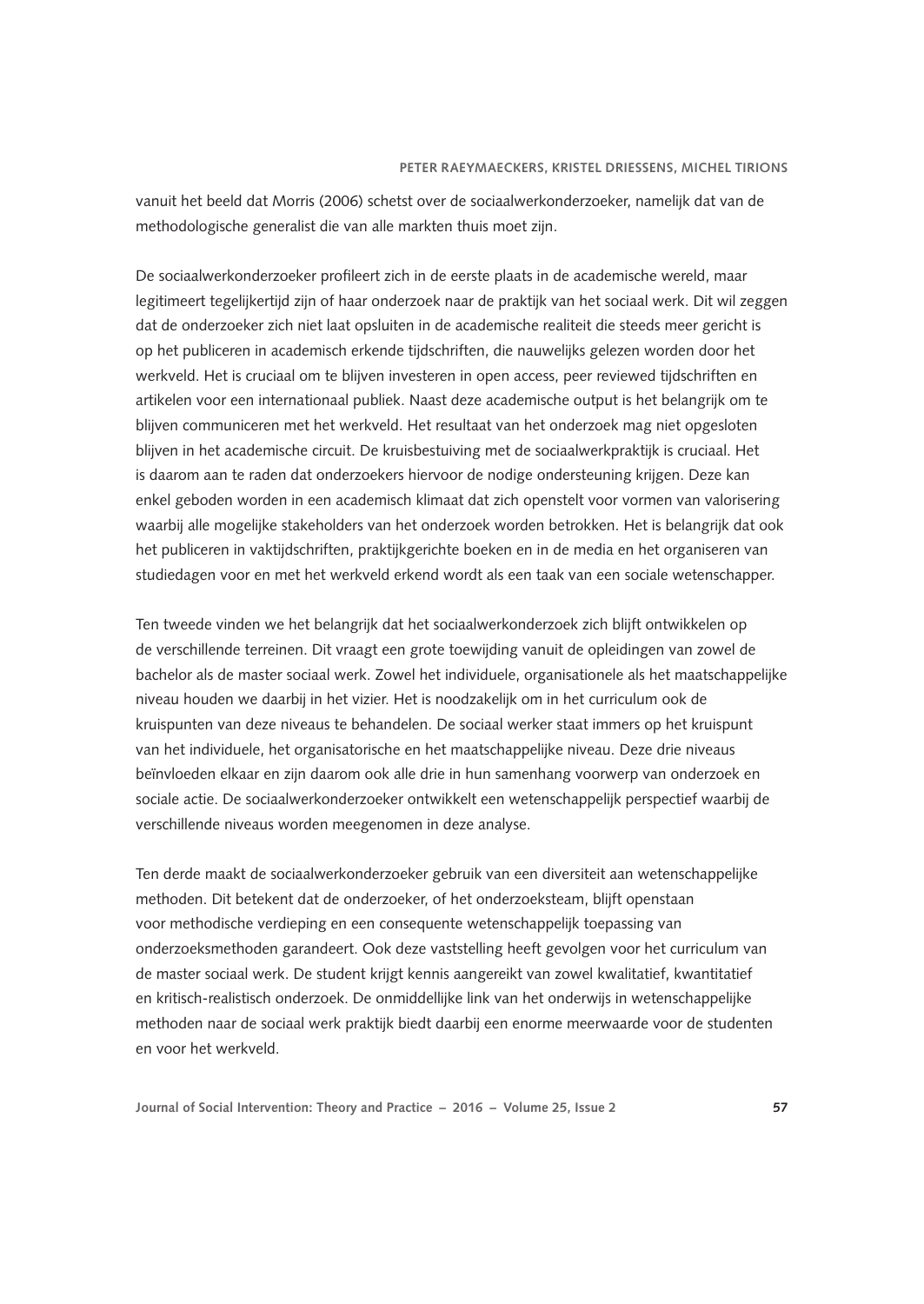## **NOTEN**

1 Een gevaar waar Helga Nowotny op wijst voor verschillende academische disciplines. In haar werk *'Mode 2' Revisited: The New Production of Knowledge*, beschrijft ze samen met Scott & Gibbons de onderzoeksresultaten van transdisciplinair, toepassingsgericht Modus2 onderzoek ook sociaal verantwoord en reflexief dienen te zijn. Deze gedachtegang is sociaalwerkonderzoekers zeker niet vreemd.

## **REFERENTIES**

- Aarons, G. A., Hurlburt, M., & Horwitz, S. M. (2011). Advancing a conceptual model of Evidence-Based Practice implementation in public service sectors. *Administration Policy Mental Health*, *38*(4), 4–23. <http://dx.doi.org/10.1007/s10488-010-0327-7>
- Baart, A. (2001). *Een theorie van de presentie* [A theory of presence]. Utrecht: Boom Lemma Uitgevers.
- Bauer, V., Abma, T., & Widdershoven, G. (2010). Participation of marginalized groups in evaluation: Mission impossible? *Evaluation and Program Planning, 33*(3), 238–245. [http://](http://dx.doi.org/10.1016/j.evalprogplan.2009.09.002) [dx.doi.org/10.1016/j.evalprogplan.2009.09.002](http://dx.doi.org/10.1016/j.evalprogplan.2009.09.002)
- Blom, B. (2004). Specialization in social work practice: Effects on interventions in the personal social services. *Journal of Social Work*, *4*(1), 25–46.<http://dx.doi.org/10.1177/1468017304042419>
- Boxstaens, J., & Paterson, N. (2015). Maatschappelijk werk onder mandaat versus offender management. Een verkenning van daderbegeleiding in België en Schotland [Mandatory social work versus offender management. An exploration to probation work in Belgium Schotland]. In K. Driessens, P. Raeymaeckers, L. Sebrechts, M. Tirions & E. Wouters (Eds.), *Een caleidoscoop van sociaalwerkonderzoek. Een sociaal-wetenschappelijke benadering* [A kaleidoscope of social work research. A social science approach] (pp. 99–112). Leuven: Acco.
- Campenhoudt, L. van, Chaumont, J. M., & Franssen, A. (2008). *La méthode d'analyse en groupe. Applications aux phénomènes sociaux*. Paris: Dunod.
- Cheetham, J. (2000). *Evaluating social work effectiveness*. Buckingham: Open University Press.
- Dellgran, P., & Höjer, S. (2012). The politics of social work research. *European Journal of Social work*, *15*(4), 581–597. <http://dx.doi.org/10.1080/13691457.2012.710875>
- Depauw, J., & Dop, N. van (2015). De maat van sociaal werk [The measure of social work]. In K. Driessens, P. Raeymaeckers, L. Sebrechts, M. Tirions & E. Wouters (Eds.), *Een caleidoscoop van sociaalwerkonderzoek. Een sociaal-wetenschappelijke benadering* [A kaleidoscope of social work research. A social science approach] (pp. 141–152). Leuven: Acco.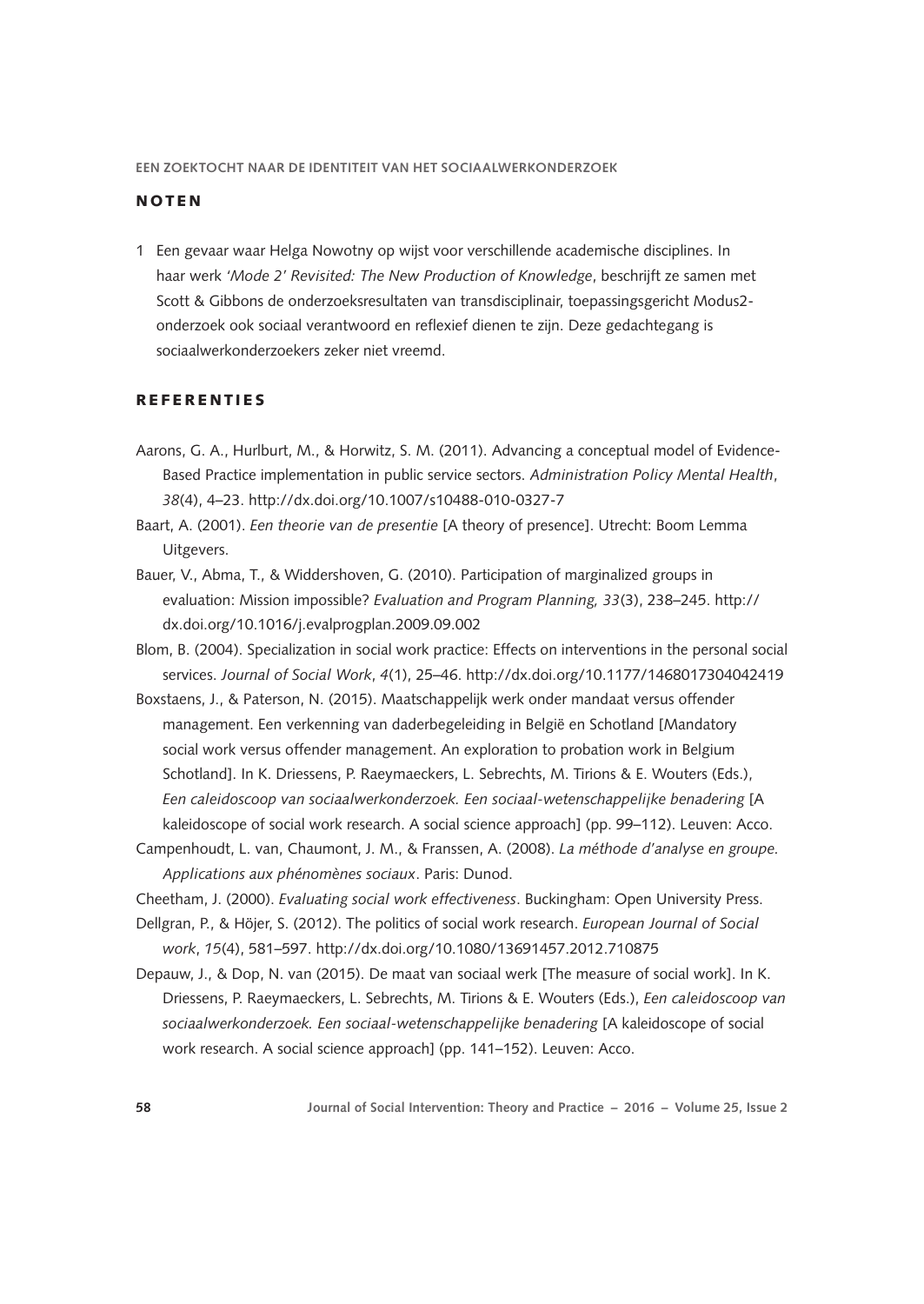- Depauw, J., Driessens, K., & Clercq, W. de (2014). *Bind-Kracht in OCMW's. Een kader voor organisatorisch empowermen*t [A strength-based approach in Public Centres of Social Welfare: a framework for organizational empowerment]. Heverlee: Lannoo Campus.
- Dominelli, L. (2005). Social work research: Contested knowledge for practice. In R. Adams, L. Dominelli & M. Payne (Eds.), *Social work futures: Crossing boundaries, transforming practice*  (pp. 223–236). Basingstoke: Palgrave Macmillan.
- Driessens, K. (2003). *Armoede en hulpverlening. Omgaan met isolement en afhankelijkheid*  [Poverty and social welfare. Coping with isolation and independence]. Gent: Academia Press.
- Driessens, K., & Regenmortel, T. van (2006). *Bind-Kracht in armoede. Boek 1. Leefwereld en hulpverlening* [Networking and strengths-based approach in poverty. Book 1: A life world perspective in service delivery]. Leuven: Lannoo Campus.
- Driessens, K., & Geldof, D. (2009). Individu en/of structuur? Of wat wil het sociaal werk aanpakken? [Individual or structure? What does social work want to tackle?]. In J. Steyaert & W. Verzelen (Eds.), *Canon van het sociaal Werk in Vlaanderen* [Canon social work in Flanders]. Retrieved 20 August, 2015, from [http://www.canonsociaalwerk.eu/essays/Driessens%20](http://www.canonsociaalwerk.eu/essays/Driessens Geldof - Individu en of structuur.pdf) [Geldof%20-%20Individu%20en%20of%20structuur.pdf](http://www.canonsociaalwerk.eu/essays/Driessens Geldof - Individu en of structuur.pdf)
- Driessens, K. (2010). De master Sociaal Werk: Van pionier tot geaccrediteerde opleiding [The master of Social Work: From pioneer to accredited education program]. *Tijdschrift voor Welzijnswerk*, *34*(305), 78–82.
- Driessens, K., Saurama, E., & Fargion, S. (2011). Research with social workers to improve their social interventions. *European Journal of Social Work*, *14*(1), 59–76. [http://dx.doi.org/10.108](http://dx.doi.org/10.1080/13691457.2010.516629) [0/13691457.2010.516629](http://dx.doi.org/10.1080/13691457.2010.516629)
- Engbersen, G. (2006). *Publieke bijstandsgeheimen: Het ontstaan van een onderklasse in Nederland* [Public assistance secrets: The rise of the underclass in the Netherlands]. Amsterdam: Amsterdam University Press.
- Ewijk, H. van (2010). *Maatschappelijk werk in een sociaal gevoelige tijd* [Social work in turbulent times]. Amsterdam: SWP.
- Fargion, S. (2008). Reflections on social work's identity: International themes in Italian practitioners' representation of social work. *International Social Work*, *51*(2), 206–219. [http://](http://dx.doi.org/10.1177/0020872807085859) [dx.doi.org/10.1177/0020872807085859](http://dx.doi.org/10.1177/0020872807085859)
- Fern, E. (2012). Developing social work practice through engaging practitioners in action research. *Qualitative Social Work*, *11*(2), 156–173.<http://dx.doi.org/10.1177/1473325010387672>
- Gray, M., & Schubert, L. (2013). Knowing what we know about knowledge in social work: The search for a comprehensive model of knowledge production. *International Journal of Social Welfare, 22*(4), 334–346. <http://dx.doi.org/10.1111/ijsw.12013>

**Journal of Social Intervention: Theory and Practice – 2016 – Volume 25, Issue 2 59**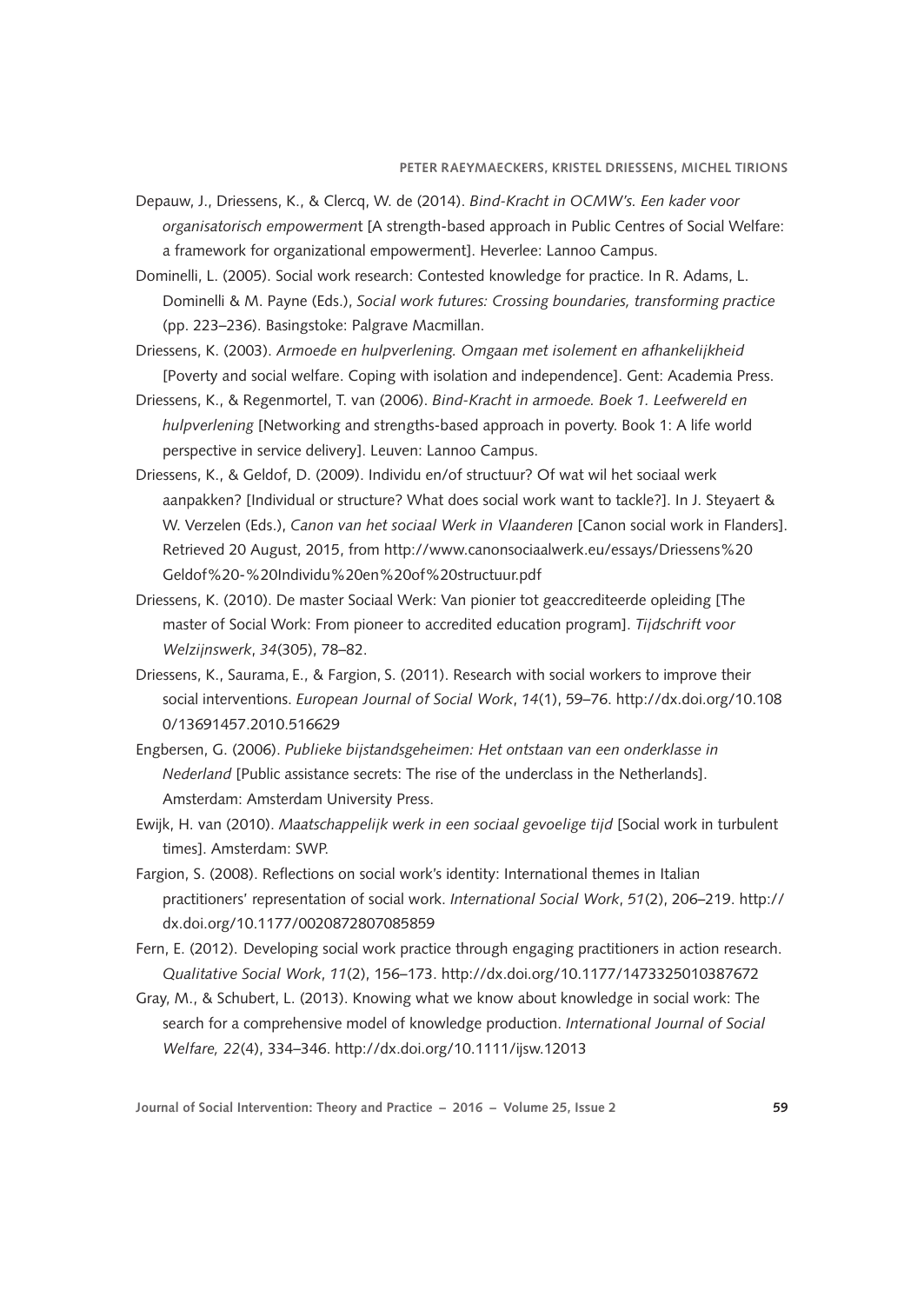- Gredig, D., & Sommerfeld, P. (2008). New proposals for generating and exploiting solutionoriented knowledge. *Research on Social Work Practice, 18*(4), 292–300. [http://dx.doi.](http://dx.doi.org/10.1177/1049731507302265) [org/10.1177/1049731507302265](http://dx.doi.org/10.1177/1049731507302265)
- Gredig, D., & Marsh, J. C. (2010). Improving intervention and practice. In I. Shaw, K. Briar-Lawson, J. Orme & R. Ruckdeschel (Eds.), *Sage handbook of social work research* (pp. 64–82). London: Sage.
- Gredig, D., Shaw, I., & Sommerfeld, P. (2012). Mapping the social work research agenda. In K. M. Gray & S. A. Webb (Eds.), *Sage handbook of social wor*k (pp. 391–407). London: Sage.
- Grootoonk, E., Kanne, M., & Doorn, L. van (2013). *Moresprudentie: Moraal in sociaal werk [Morality in social work].* Retrieved 20 August, 2015, from [https://www.google.nl/url?sa=t&r](https://www.google.nl/url?sa=t&rct=j&q=&esrc=s&source=web&cd=1&cad=rja&uact=8&ved=0ahUKEwiwxoz5gZHMAhXjZpoKHcrgAtYQFggdMAA&url=http%3A%2F%2Fwww.onderzoek.hu.nl%2F~%2Fmedia%2Fsharepoint%2Flectoraat%2520innovatieve%2520maatschappelijke%2520dienstverlening%2F2013%2Fgrootoonk-print.pdf&usg=AFQjCNFSWArZ7CYTrroY0K_V6jVDxMgHPw&sig2=q4ZsuVui9uXLhPSoEzpFcA) [ct=j&q=&esrc=s&source=web&cd=1&cad=rja&uact=8&ved=0ahUKEwiwxoz5gZHMAhXjZpoK](https://www.google.nl/url?sa=t&rct=j&q=&esrc=s&source=web&cd=1&cad=rja&uact=8&ved=0ahUKEwiwxoz5gZHMAhXjZpoKHcrgAtYQFggdMAA&url=http%3A%2F%2Fwww.onderzoek.hu.nl%2F~%2Fmedia%2Fsharepoint%2Flectoraat%2520innovatieve%2520maatschappelijke%2520dienstverlening%2F2013%2Fgrootoonk-print.pdf&usg=AFQjCNFSWArZ7CYTrroY0K_V6jVDxMgHPw&sig2=q4ZsuVui9uXLhPSoEzpFcA) [HcrgAtYQFggdMAA&url=http%3A%2F%2Fwww.onderzoek.hu.nl%2F~%2Fmedia%2Fshare](https://www.google.nl/url?sa=t&rct=j&q=&esrc=s&source=web&cd=1&cad=rja&uact=8&ved=0ahUKEwiwxoz5gZHMAhXjZpoKHcrgAtYQFggdMAA&url=http%3A%2F%2Fwww.onderzoek.hu.nl%2F~%2Fmedia%2Fsharepoint%2Flectoraat%2520innovatieve%2520maatschappelijke%2520dienstverlening%2F2013%2Fgrootoonk-print.pdf&usg=AFQjCNFSWArZ7CYTrroY0K_V6jVDxMgHPw&sig2=q4ZsuVui9uXLhPSoEzpFcA) [point%2Flectoraat%2520innovatieve%2520maatschappelijke%2520dienstverlening%2F201](https://www.google.nl/url?sa=t&rct=j&q=&esrc=s&source=web&cd=1&cad=rja&uact=8&ved=0ahUKEwiwxoz5gZHMAhXjZpoKHcrgAtYQFggdMAA&url=http%3A%2F%2Fwww.onderzoek.hu.nl%2F~%2Fmedia%2Fsharepoint%2Flectoraat%2520innovatieve%2520maatschappelijke%2520dienstverlening%2F2013%2Fgrootoonk-print.pdf&usg=AFQjCNFSWArZ7CYTrroY0K_V6jVDxMgHPw&sig2=q4ZsuVui9uXLhPSoEzpFcA) [3%2Fgrootoonk-print.pdf&usg=AFQjCNFSWArZ7CYTrroY0K\\_V6jVDxMgHPw&sig2=q4ZsuV](https://www.google.nl/url?sa=t&rct=j&q=&esrc=s&source=web&cd=1&cad=rja&uact=8&ved=0ahUKEwiwxoz5gZHMAhXjZpoKHcrgAtYQFggdMAA&url=http%3A%2F%2Fwww.onderzoek.hu.nl%2F~%2Fmedia%2Fsharepoint%2Flectoraat%2520innovatieve%2520maatschappelijke%2520dienstverlening%2F2013%2Fgrootoonk-print.pdf&usg=AFQjCNFSWArZ7CYTrroY0K_V6jVDxMgHPw&sig2=q4ZsuVui9uXLhPSoEzpFcA) [ui9uXLhPSoEzpFcA](https://www.google.nl/url?sa=t&rct=j&q=&esrc=s&source=web&cd=1&cad=rja&uact=8&ved=0ahUKEwiwxoz5gZHMAhXjZpoKHcrgAtYQFggdMAA&url=http%3A%2F%2Fwww.onderzoek.hu.nl%2F~%2Fmedia%2Fsharepoint%2Flectoraat%2520innovatieve%2520maatschappelijke%2520dienstverlening%2F2013%2Fgrootoonk-print.pdf&usg=AFQjCNFSWArZ7CYTrroY0K_V6jVDxMgHPw&sig2=q4ZsuVui9uXLhPSoEzpFcA)
- Hasenfeld, Y. (2012). *Human Services as complex organizations*. Los Angeles: Thousand Oaks.
- International Federation of Social Work (2014). *Global definition of social work*. Retrieved 2 April, 2016, from <http://ifsw.org/policies/definition-of-social-work/>
- International Schools of Social Work (2014). *Global definition of social work*. Retrieved 2 April, 2016, from [http://www.iassw-aiets.org/global-definition-of-social-work-review-of-the-global](http://www.iassw-aiets.org/global-definition-of-social-work-review-of-the-global-definition/)[definition/](http://www.iassw-aiets.org/global-definition-of-social-work-review-of-the-global-definition/)
- Jones, R. (2014). The best of times, the worst of times: Social work and its moment. *British Journal of Social Work*, *44*(3), 485–502.<http://dx.doi.org/10.1093/bjsw/bcs157>
- Laan, G. van der (2003). De professional als expert in practice-based evidence [The professional as an expert in practice-based evidence]. *Sociale Interventie*, *12*(4), 5–16.
- Lipsky, M. (1980). *Street-level bureaucracy and the dilemmas of the individual in public service.* New-York: Russell Sage Foundation.
- McLaughlin, H. (2007). *Understanding social work research*. London: Sage.
- McLaughlin, H. (2009). *Service user involvement in health and social care.* London: Sage.
- Melis, B., & Driessens, K. (2012). *[Nu kan ik positiever denken. Een onderzoek naar de effectiviteit](http://www.kdg.be/sites/default/files/R4._2012__Evaluatie-onderzoek_La_Strada.pdf)  [en tevredenheid van La Strada, een time-out project voor jongeren](http://www.kdg.be/sites/default/files/R4._2012__Evaluatie-onderzoek_La_Strada.pdf)* [Now I can think more positive. A research on the effectiveness of and satisfaction on La Strada, a time out project for youngsters]. Antwerpen: Karel de Grote-Hogeschool en Emmaus vzw.
- Morris, T. (2006). *Social work research methods. Four alternative paradigms*. London: Sage Publications.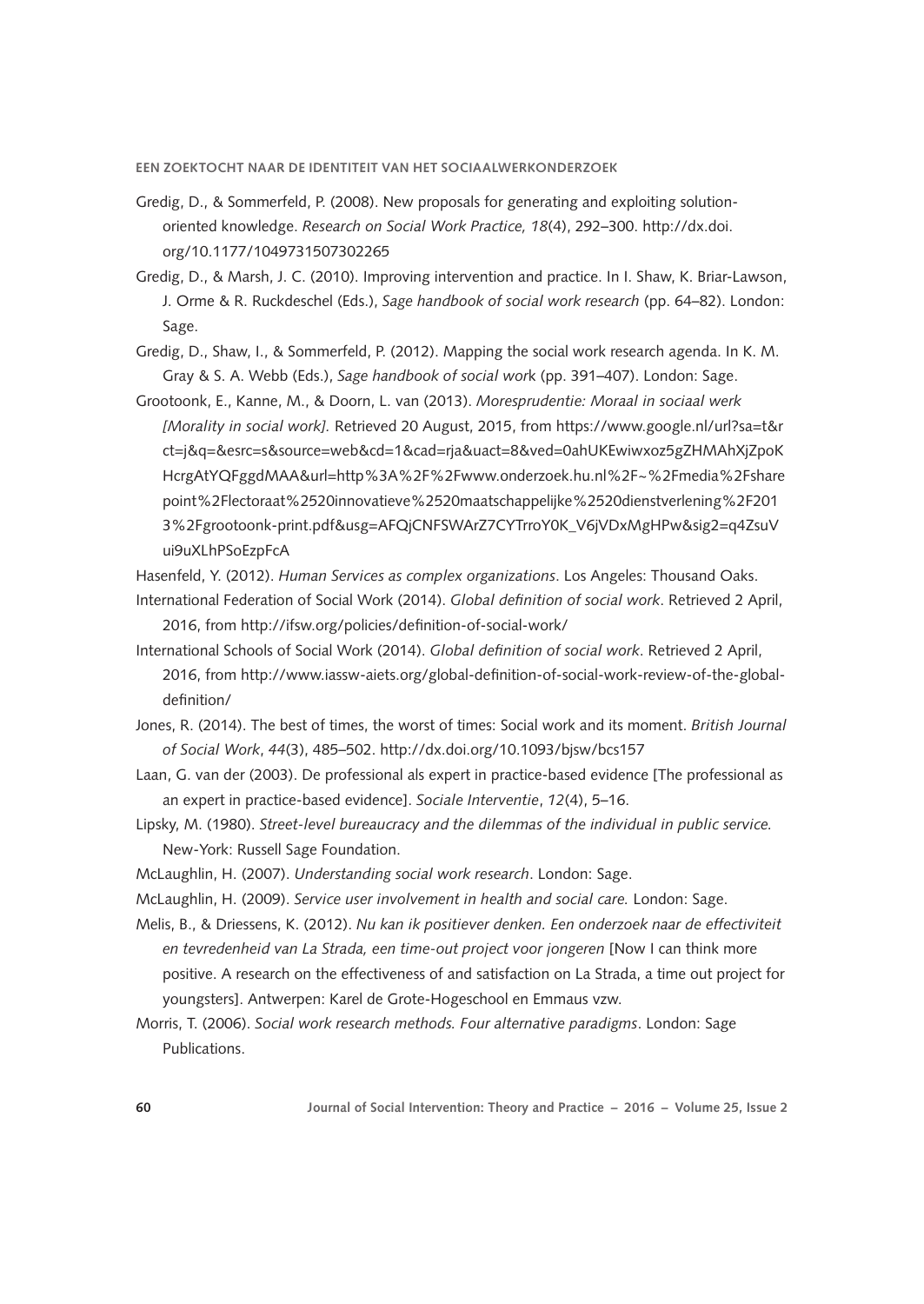- Nowotny, H., Scott, P., & Gibbons, M. (2003). *'*Mode 2' revisited: The new production of knowledge*. Minerva, 41***,** 179–194. <http://dx.doi.org/10.1023/A:1025505528250>
- Perlinski, M., Blöm, B., Moren, S., & Lundgren, M. (2010). The dialectics between specialization and integration: Politicians' and managers' views on forms of organization in the Swedish social services. *Administration in Social Work*, *35*(1), 60–87. [http://dx.doi.org/10.1080/0364](http://dx.doi.org/10.1080/03643107.2011.533624) [3107.2011.533624](http://dx.doi.org/10.1080/03643107.2011.533624)
- Raeymaeckers, P., & Vranken, J. (2009). *Hulpverleners over 'A'ctivering: De rol van organisatie en buurt bij de hulpverlening in het Antwerpse OCMW* [Social workers about activation: The role of the organizational context and neighborhood for the service delivery of the Antwerp Public Centre of social welfare]. Leuven: ACCO.
- Raeymaeckers, P., & Dierckx, D. (2013). To work or not to work? The role of the organizational context for social workers' perceptions on activation. *British Journal of Social Work*, *43*(6), 1170–1189. <http://dx.doi.org/10.1093/bjsw/bcs048>
- Raeymaeckers, P. (2014). *Tussen centrum en periferie: Naar de integratie van netwerken tussen hulpverleningsorganisaties* [Between center and periphery: Towards integrated networks among service organizations]*.* Leuven: ACCO.
- Raeymaeckers, P., & Riel, K. van (2014). Generalistisch sociaal werk: Overbodige luxe of noodzakelijk goed? [Generalist social work: Between luxury and necessity?]. *Alert, 40*(1), 55–62.
- Raeymaeckers, P. (2015). Should I stay or should I go? A qualitative analysis of legitimacy in a shared participant governed network. *Human Service Organizations: Management, Leadership & Governance*. <http://dx.doi.org/10.1080/23303131.2015.1117553>
- Raeymaeckers, P., & Kenis, P. (2015). The influence of shared participant governance on the integration of service networks: A comparative social network analysis. *International Public Management Journal*. <http://dx.doi.org/10.1080/10967494.2015.1062443>
- Regenmortel, T. van (1996). *Maatzorg. Een methodiek voor het begeleiden van kansarmen* [A tailor-made approach. A method for counseling people in poverty]. Leuven: Acco.
- Robaeys, B. van, & Driessens, K. (2013). *Gekleurde armoede en hulpverlening. Sociaal werkers en cliënten aan het woord* [Poverty among people with a migration background and social work. Social workers and clients]. Leuven: LannooCampus.
- Robaeys, B. van, & Ewijk, H. van (2015). Sociaal werk in de marge van een complexe samenleving [Social work in the margins of a complex society]. In K. Driessens, P. Raeymaeckers, L. Sebrechts, M. Tirions & E. Wouters (Eds.), *Een caleidoscoop van sociaalwerkonderzoek. Een sociaal-wetenschappelijke benadering* [A kaleidoscope of social work research. A social science approach] (pp. 21–34). Leuven: ACCO.

**Journal of Social Intervention: Theory and Practice – 2016 – Volume 25, Issue 2 61**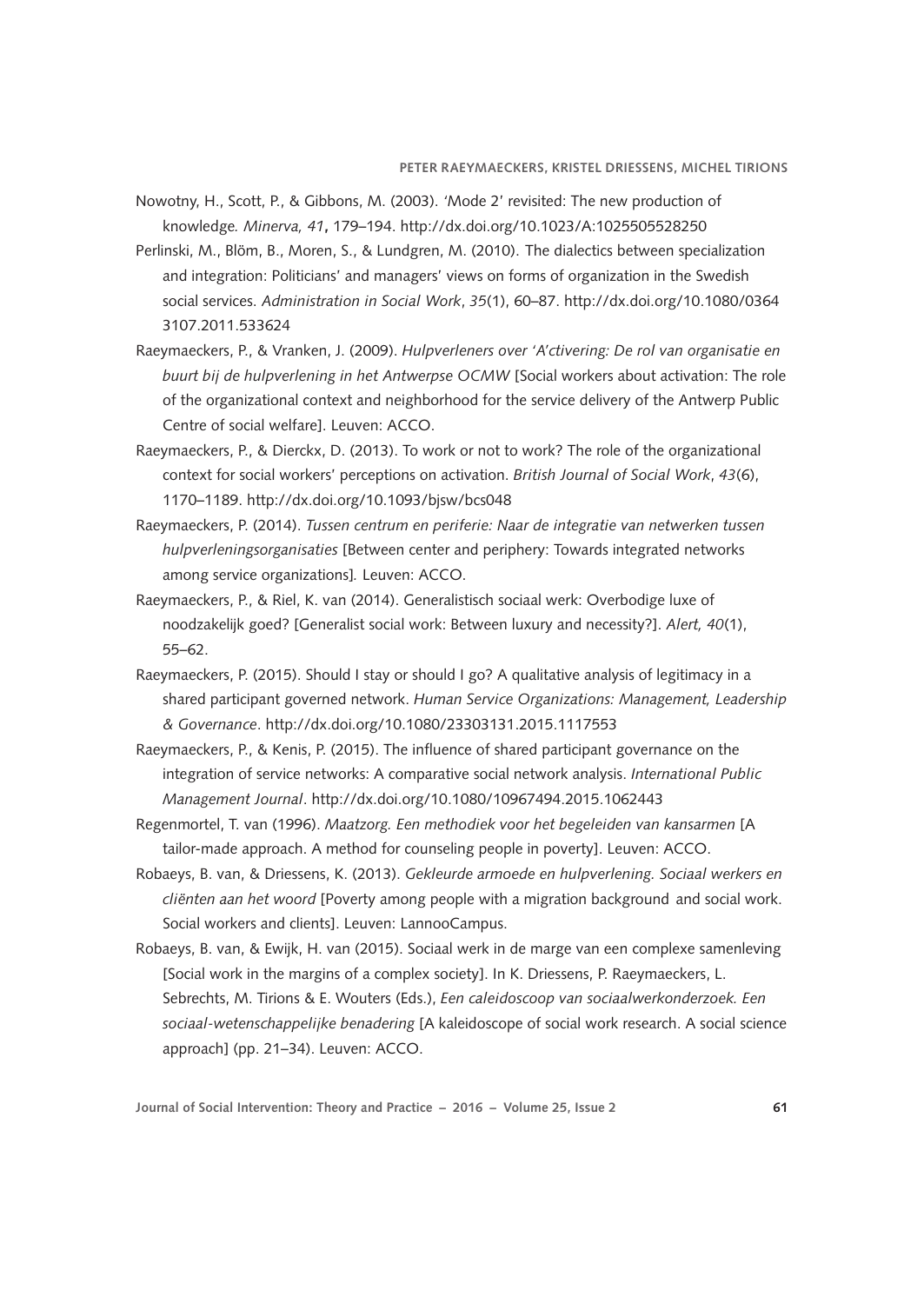- Rose, J. (2011). Dilemmas of inter-professional collaboration: Can they be resolved? *Children & Society*, *25*(2), 151–163.<http://dx.doi.org/10.1111/j.1099-0860.2009.00268.x>
- Roose, R., Roets, G., & Schiettecat, T. (2014). Implementing a strengths perspective in child welfare and protection: A challenge not to be taken lightly. *European Journal of Social Work*, *17*(1), 3–17. <http://dx.doi.org/10.1080/13691457.2012.739555>
- Scholte, M. (2007). *Wegen en (blijven) overwegen. Intake- en volgsysteem in het maatschappelijk werk* [Intake and follow-up systems in social work]. Bussum: Coutinho.
- Scholte, M. (2010). *Oude waarden in nieuwe tijden. Over de kracht van maatschappelijk werk in de 21e eeuw* [Old values and new times. About the strengths of social work in the 21st century]. Amsterdam: Hogeschool InHolland.
- Schrooten, M., Withaeckx, S., Geldof, D., & Lavent, M. (2015). *Transmigratie. Hulpverlenen in een wereld van superdiversiteit* [Transmigration. Social work in times of superdiversity]. Leuven: Acco.
- Shaw, I. (2007). Is social work research distinctive? *Social Work Education*, *26*(7), 659–667. [http://](http://dx.doi.org/10.1080/02615470601129834) [dx.doi.org/10.1080/02615470601129834](http://dx.doi.org/10.1080/02615470601129834)
- Shaw, I. (2011). Social work research an urban desert. *European Journal of Social Work*, *14*(1), 11–26.<http://dx.doi.org/10.1080/13691457.2010.516615>
- Shaw, I. (2012). The Positive contributions of quantitative methodology to social work research: A view from the sidelines. *Research on Social Work Practice*, *22*(2), 129–134. [http://dx.doi.](http://dx.doi.org/10.1177/1049731511420171) [org/10.1177/1049731511420171](http://dx.doi.org/10.1177/1049731511420171)
- Shaw, I., Ramatowski, A., & Ruckdeschel, R. (2013). Patterns, designs and developments in qualitative research in social work: A research note. *Qualitative Social Work*, *12*(6), 732–749. <http://dx.doi.org/10.1177/1473325013488161>
- Small, M. L. (2011). How to conduct a mixed method study: Recent trends in a rapidly growing literature. *Annual Review of Sociology*, *37*, 57–68. [http://dx.doi.org/10.1146/annurev.soc.](http://dx.doi.org/10.1146/annurev.soc.012809.102657) [012809.102657](http://dx.doi.org/10.1146/annurev.soc.012809.102657)
- Smith, R. (2012). Values practice and meaning in social work research. *European Journal of Social Work*, *15*(4), 443–448.<http://dx.doi.org/10.1080/13691457.2012.702308>
- Steyaert, J., Spierings, F., & Autant Dorier, C. (2011). Promoting a practice-minded culture in research organizations. *European Journal of Social Work*, *14*(1), 123–139. [http://dx.doi.org/1](http://dx.doi.org/10.1080/13691457.2010.516637) [0.1080/13691457.2010.516637](http://dx.doi.org/10.1080/13691457.2010.516637)
- Thys, R., Raedemaecker, W. de, & Vranken, J. (2004). *Bruggen over woelig water: Is het mogelijk om uit de generatie-armoede te geraken?* [Bridges over wild waters: Is it possible to get out of generational poverty?]. Leuven: Acco.
- Tucker, D. (1996). Eclecticism is not a free good: Barriers to knowledge development in social work. *Social Service Review*, *70*(3), 400–434.<http://dx.doi.org/10.1086/604197>